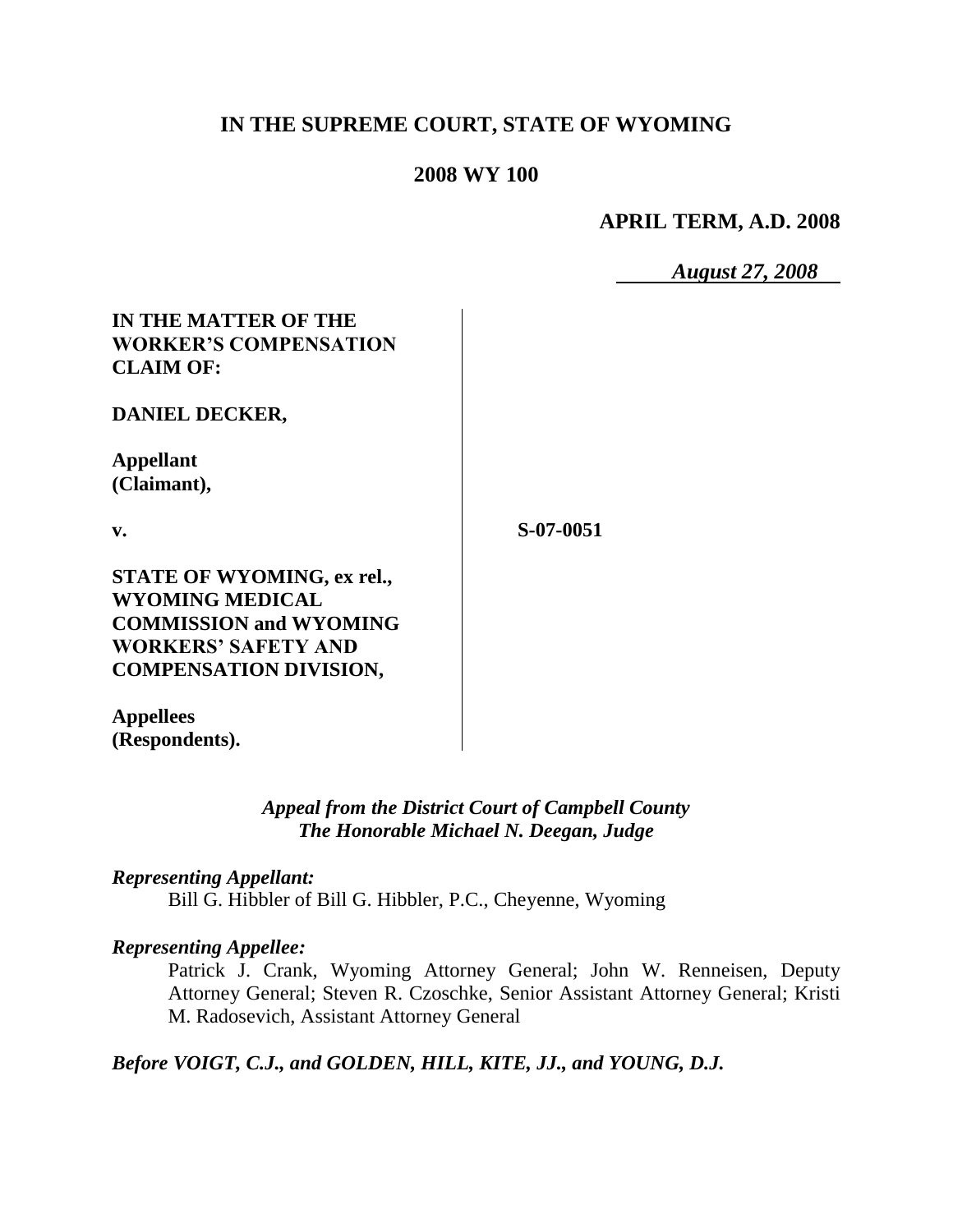*GOLDEN, J., delivers the opinion of the Court; KITE, J., files a dissenting opinion, in which VOIGT, C.J., joins.*

**NOTICE: This opinion is subject to formal revision before publication in Pacific Reporter Third. Readers are requested to notify the Clerk of the Supreme Court, Supreme Court Building, Cheyenne, Wyoming 82002, of any typographical or other formal errors so that correction may be made before final publication in the permanent volume.**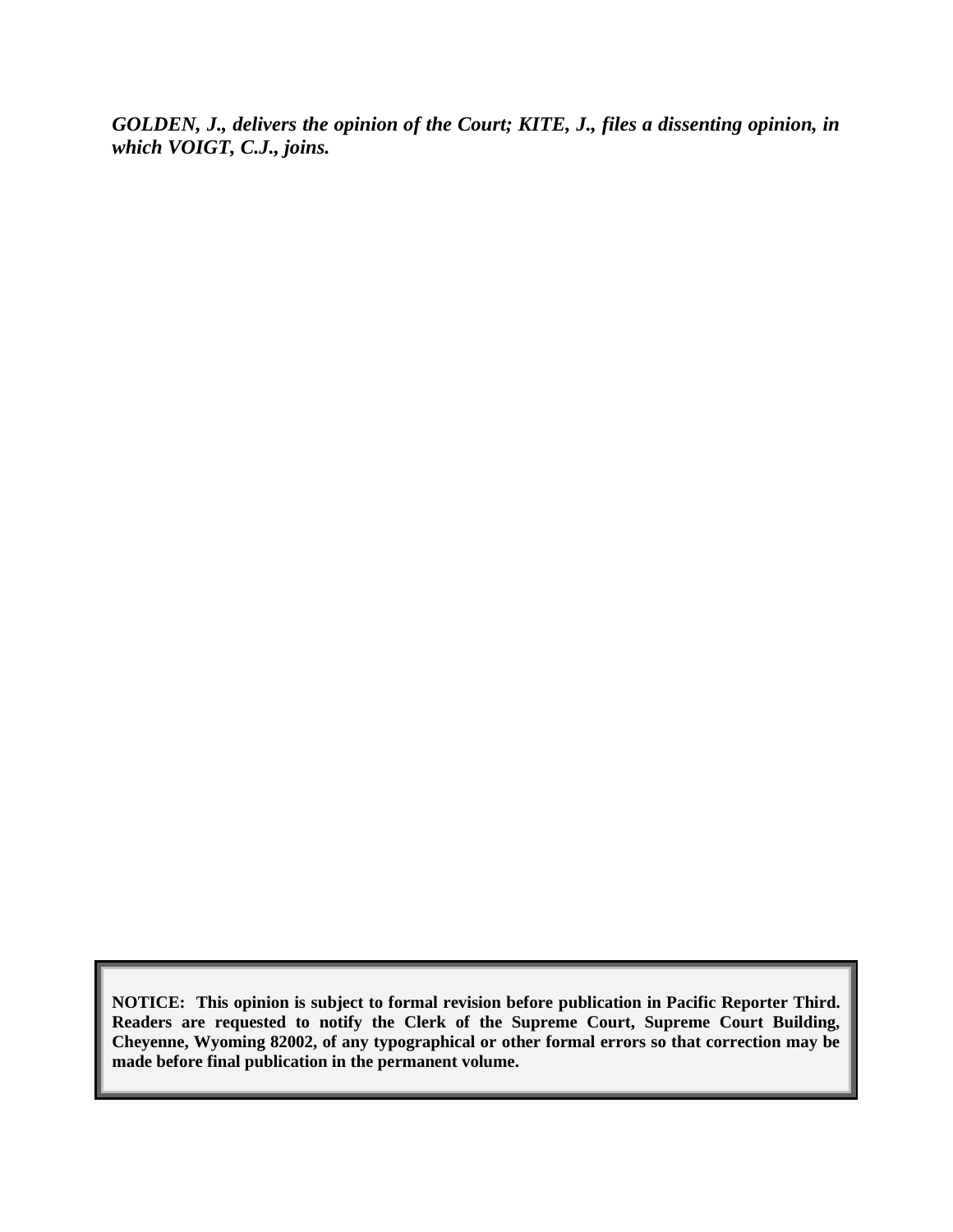### **GOLDEN**, Justice.

[¶1] This appeal is round two in Daniel Decker's odyssey to be awarded worker's compensation benefits. Mr. Decker made a claim for worker's compensation benefits for an allegedly work related aggravation of symptoms associated with thoracic outlet syndrome (TOS). The Workers' Compensation Division denied his claim. The case was referred to the Medical Commission for hearing. After a hearing before a medical hearing panel, the Medical Commission upheld the denial.

[¶2] In the first appeal, *Worker's Compensation Claim of Decker v. State ex rel. Wyoming Medical Comm'n*, 2005 WY 160, 124 P.3d 686 (Wyo. 2005) (*Decker I*), we vacated the Medical Commission's order because it failed to make findings that adequately explained the rationale for the Medical Commission's decision. On remand, without reopening the hearing, the Medical Commission entered a new, more detailed order. Although we find the Medical Commission followed proper procedures under the circumstances, we also find that its decision is not supported by substantial evidence. We therefore reverse the denial of benefits.

#### **ISSUES**

[¶3] Mr. Decker presents two issues for our review:

I. Whether the Medical Commission's supplemental order is supported by substantial evidence or is arbitrary and capricious in holding that Mr. Decker's work did not aggravate his medical condition?

II. Whether the Medical Commission denied Mr. Decker due process by denying his attendance and additional argument at the deliberation?

# **FACTS**

### [¶4] The basic facts were set forth in detail in *Decker I*:

Decker began working as a sheet metal worker approximately one year out of high school. He worked for Powder River Heating for six and a half years, and then in October 2000 he began working for Mountain Aire in Gillette, Wyoming. Decker's duties for Mountain Aire were similar to his duties with his former employer, except in his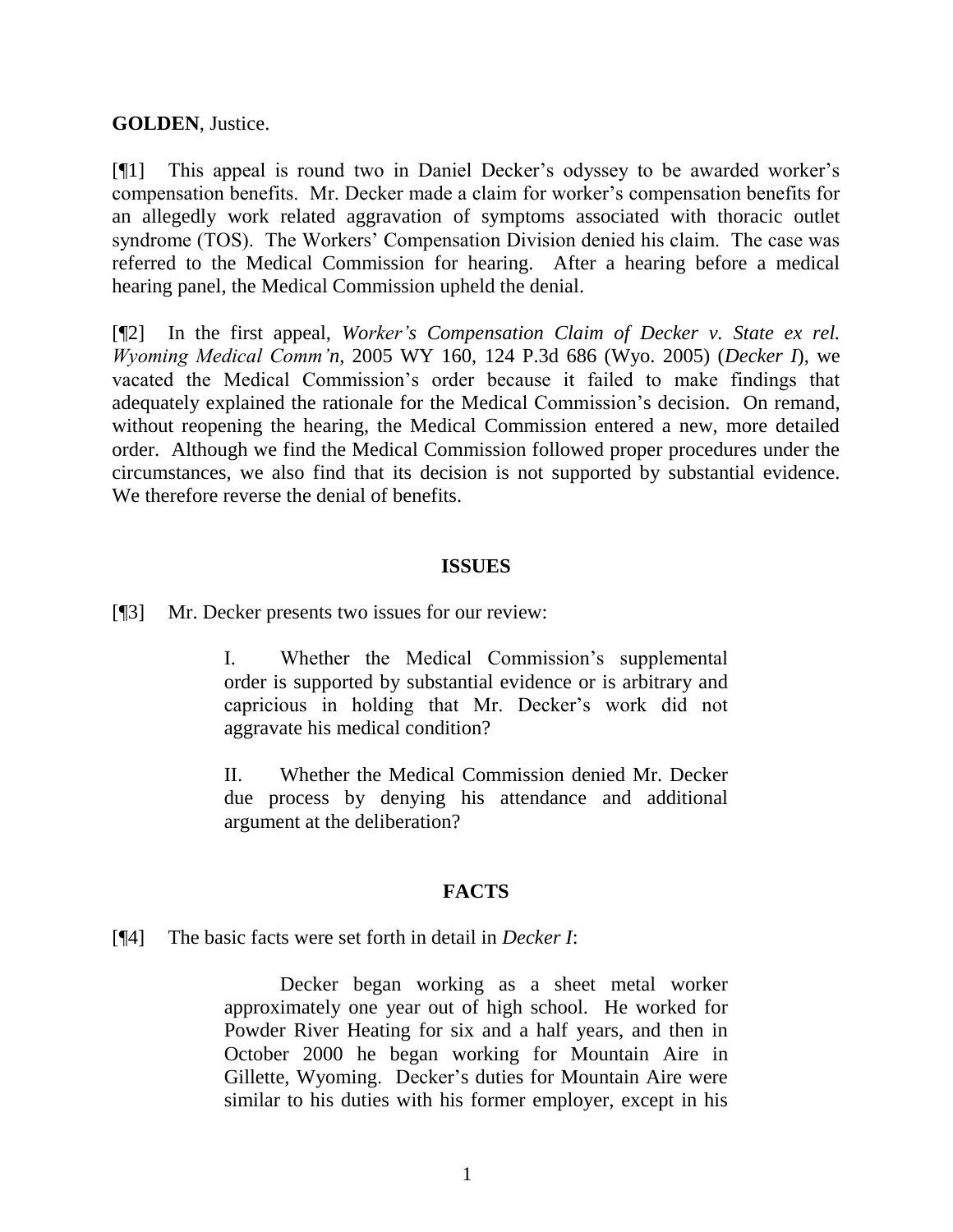employment with Mountain Aire he did not have an assistant working with him and he worked more overtime. His duties included fabrication, assembly, and installation of ductwork. In the fabrication and assembly processes, Decker's work was performed primarily at waist level. During installation of the ductwork, 95% of Decker's work was overhead requiring him to work eight hours out of a ten-hour day with his hands over his head.

On August 27, 2001, Decker was pulling a piece of tin out from under a bench and felt his wrist pop. Shortly thereafter while snipping the corners of another piece of tin, Decker's other wrist popped and began to feel sore. From Decker's reported date of injury to the date of his hearing before the Medical Commission, Decker was examined and/or treated by at least nine physicians and one psychologist, including two independent medical examiners. We set forth below a fairly detailed account of the medical evidence presented to the Medical Commission . . . .

On August 27, 2001, the same day on which he experienced the onset of pain in his wrists, Decker sought medical care from Dr. Paul Johnson. Dr. Johnson noted his impression that Decker suffered from bilateral wrist tendinitis, prescribed a wrist splint for his right wrist along with physical therapy, and instructed him to avoid grasping and using his grip for extended periods of time. Dr. Johnson made an entry in his notes for that visit that he would see Decker again in one month and "if he is still having significant symptoms, and if it acts more neurologic, would then do an EMG study."

On August 28, 2001, Decker signed his worker's compensation injury report, describing his injury as tendinitis in both wrists. The Division received the report on August 31, 2001.

On September 17, 2001, Decker again saw Dr. Johnson. Dr. Johnson made the following note concerning that visit:

> 27-year-old male here for recheck of his bilateral hand pain. He has been going to physical therapy, notes that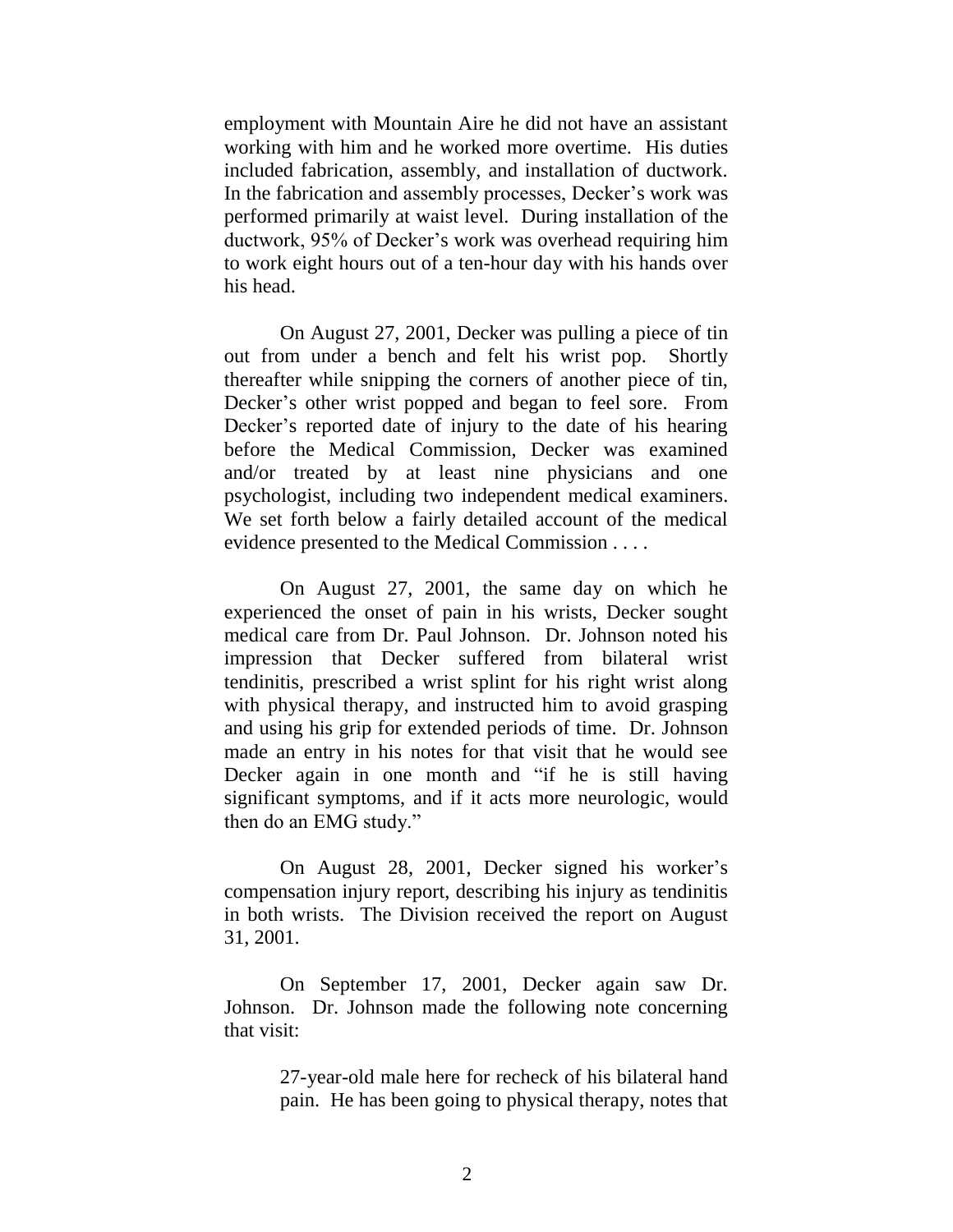he is a little bit better, however, he has some areas that are a little more pronounced in discomfort. Describes pain radiating back to the elbow. Notes some thumb discomfort. He has pain that goes into the middle finger bilaterally. His left wrist feels worse than the right. He notes that on some days he will have very little pain and discomfort and then on other days he will have a significant amount of paresthesia and pain to the wrist area and fingers. Notes that he is dropping objects. He has a hard time with grip strength. Notes occasional lateral elbow discomfort. Denies neck pain or shoulder pain.

Following the September 17, 2001, exam, Dr. Johnson noted his impression that Decker suffers from bilateral wrist pain, "suspicious for carpal tunnel syndrome." He referred him for an EMG study bilaterally and instructed him to "continue with work modification, decreased usage of his hands, ice, physical therapy modalities."

On October 11, 2001, Decker had a third appointment with Dr. Johnson. Dr. Johnson noted the following concerning Decker's condition:

> He has bilateral wrist and hand pain with paresthesias. States lately he has been getting more symptoms of paresthesias. Notes when he takes days off and doesn't work he does pretty well however on days that he begins working it doesn't take very long for him to begin having the paresthesias, pain and weakness. Denies elbow or shoulder pain. Notes discomfort in all aspects of his hands, pain with flexion/extension.

Dr. Johnson discussed with Decker the results of his EMG test which were normal. Dr. Johnson's overall impression of Decker's condition on that visit was "hand paresthesias and weakness." Following the October 11, 2001, visit, Dr. Johnson referred Decker to Dr. Mark Simonson for an evaluation of his paresthesias.

Decker saw Dr. Simonson on October 31, 2001. Dr. Simonson described Decker as presenting "an unusual case of bilateral hand parasthesias, migrating bilateral upper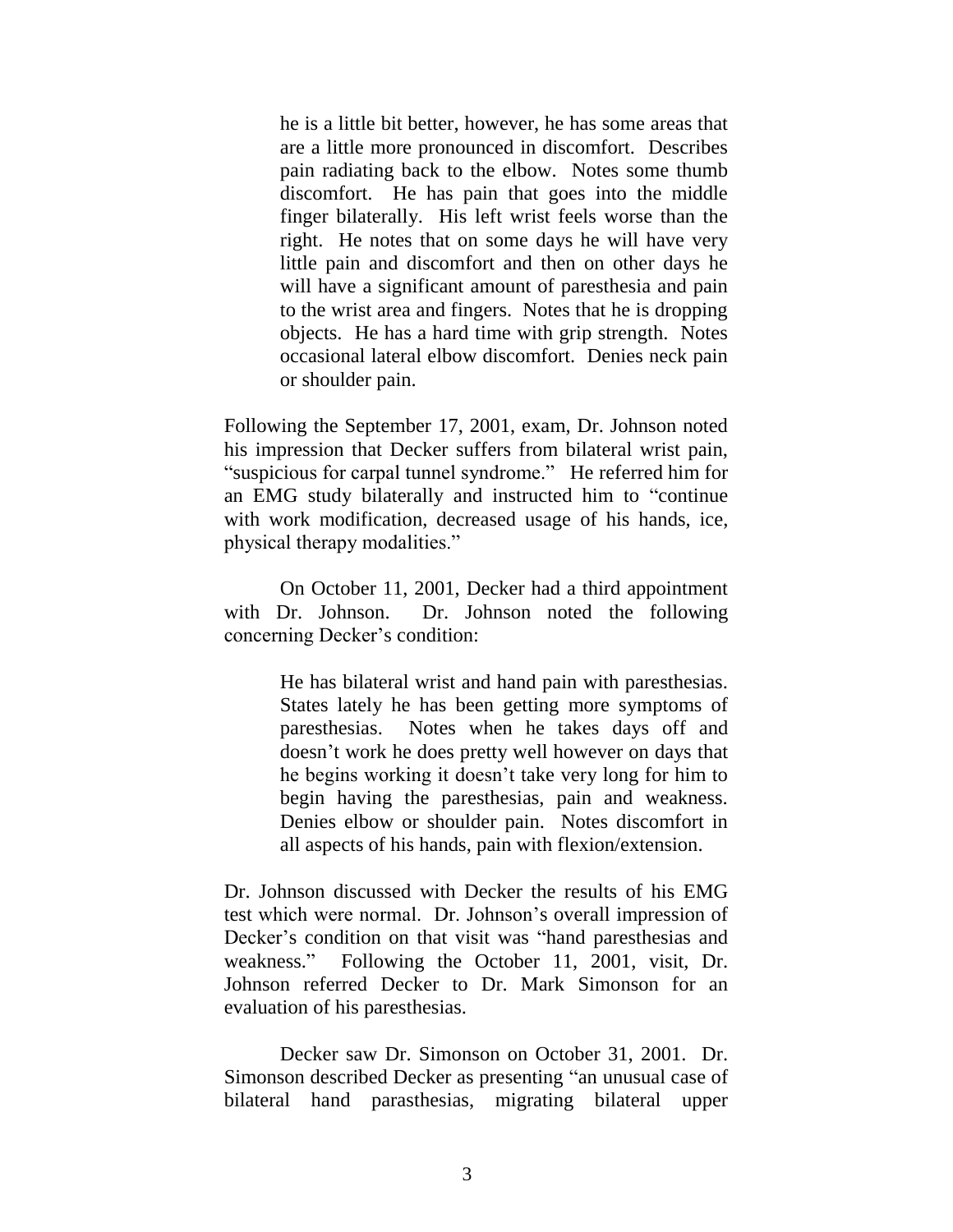extremity pain, sense of discontrol, and an unusual exam." He went on to note:

> He could have some component of radial tunnel syndrome, though his electrodiagnostic study adequately evaluated this possibility and was normal.

> He may have some component of thoracic outlet syndrome, noting irritability here, with his forward shoulders and tightness throughout the shoulder girdles. Perhaps he has some degree of underlying cervical stenosis.

\* \* \* \*

I am recommending his physical therapist give some attention to the thoracic outlet including biomechanics and postural education.

On November 15, 2001, Decker returned to Dr. Simonson for a follow-up visit. Decker reported to Dr. Simonson that his overall pain on that date was "not near as bad and has improved a lot." Dr. Simonson also made the following note:

> Today, he tells me that he gets exhausted by midday. He tells me that it continually feels like his T-shirt is too tight and he is always pulling on it. He has a sense of fullness in his neck and feels like he is not getting enough blood to his head. He feels borderline dizzy at times.

\* \* \* \*

This continues to appear as a thoracic outlet problem, at least in part. There may be both neurologic as well as vascular components to this. Regarding the latter and his complaints of a sense of fullness and poor circulation to his head and such, I recommend vascular consultation, with Dr. Schabauer.

On December 11, 2001, Decker saw Dr. Schabauer. According to Decker's testimony, Dr. Schabauer's initial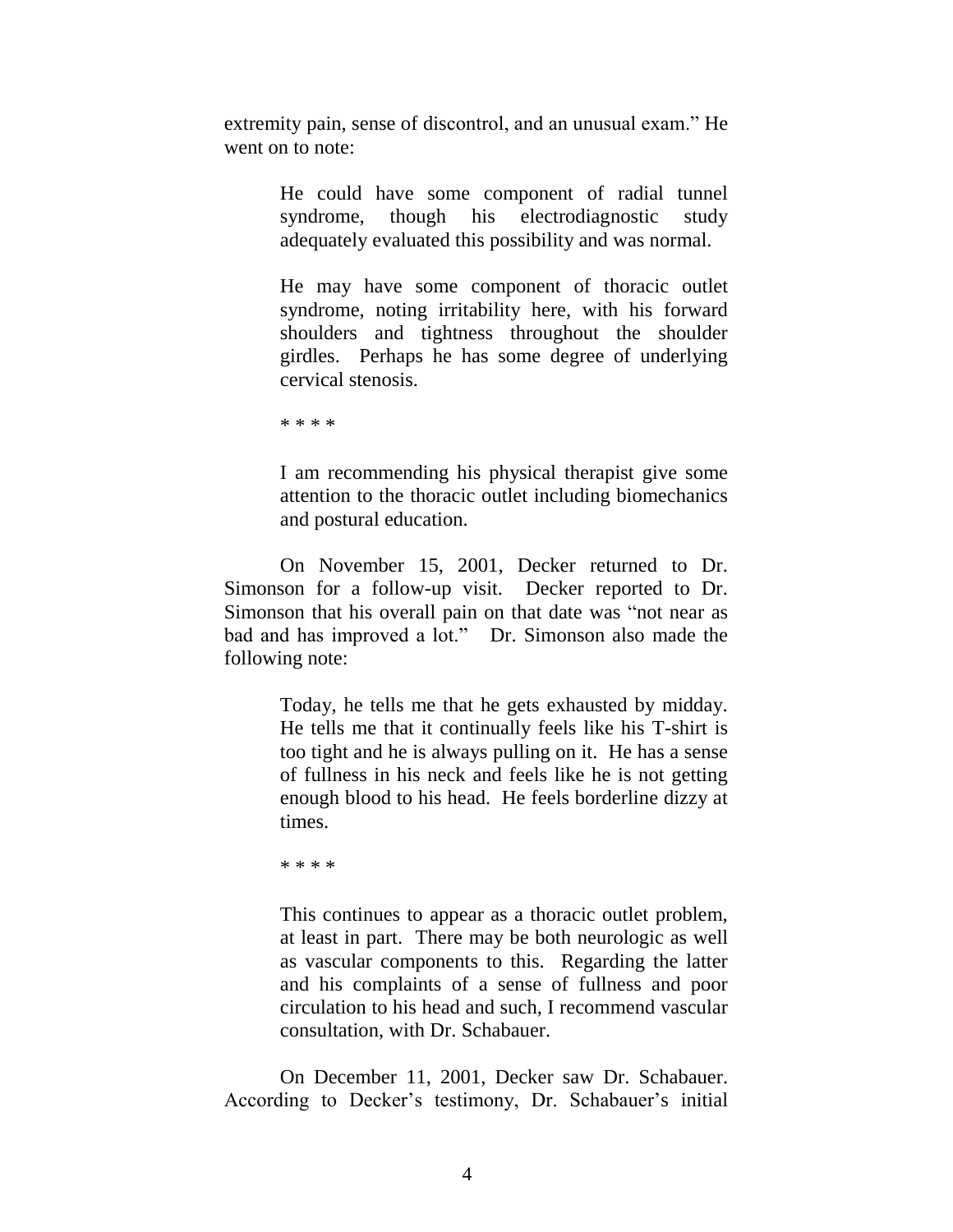examination and testing lasted about one and a half hours. Following that initial examination, Dr. Schabauer diagnosed Decker with thoracic outlet syndrome. His notes concerning his assessment provide:

> Thoracic outlet syndrome. Supportive through noninvasive testing just completed at the clinic, as well as physical examination. Have recommended that he continue with physical therapy, and over the next 6 months, if he does not see improvement, could then move onto other considerations. In the interim, he should also lose weight. This would also help him in symptom relief. . . . Interestingly, it seems with Mr. Decker that he has a component of nerve as well as venous and arterial impingement present.

In his deposition testimony in this case, Dr. Schabauer testified that wrist aching, along with whole arm aching, a degree of numbness and heaviness of the arm are symptoms associated with thoracic outlet syndrome. He also testified that the physiology of thoracic outlet syndrome is congenital and he could not say that Decker's work caused the condition. He testified further that in his opinion, "based upon a reasonable degree of medical probability and/or certainty," Decker's overhead work as a sheet metal worker aggravated his thoracic outlet syndrome.

Decker was next referred by Dr. Simonson to Dr. Stephen Annest, a vascular surgeon. On February 19, 2002, Decker saw Dr. Annest. Dr. Annest diagnosed Decker with brachial plexus impingements, noting:

> His present complaints are consistent with brachial plexus impingements with pain in the shoulder, radiating into the arm and hand with numbness and tingling of the ulnar two fingers and thumb. He has a sensation of clumsiness. Overhead actions worsen his symptoms.

By letter dated March 29, 2002, Dr. Annest provided his opinion that Decker's complaints "are work related complaints which resulted from his work as a sheet metal worker for Mountain Air Heating Company."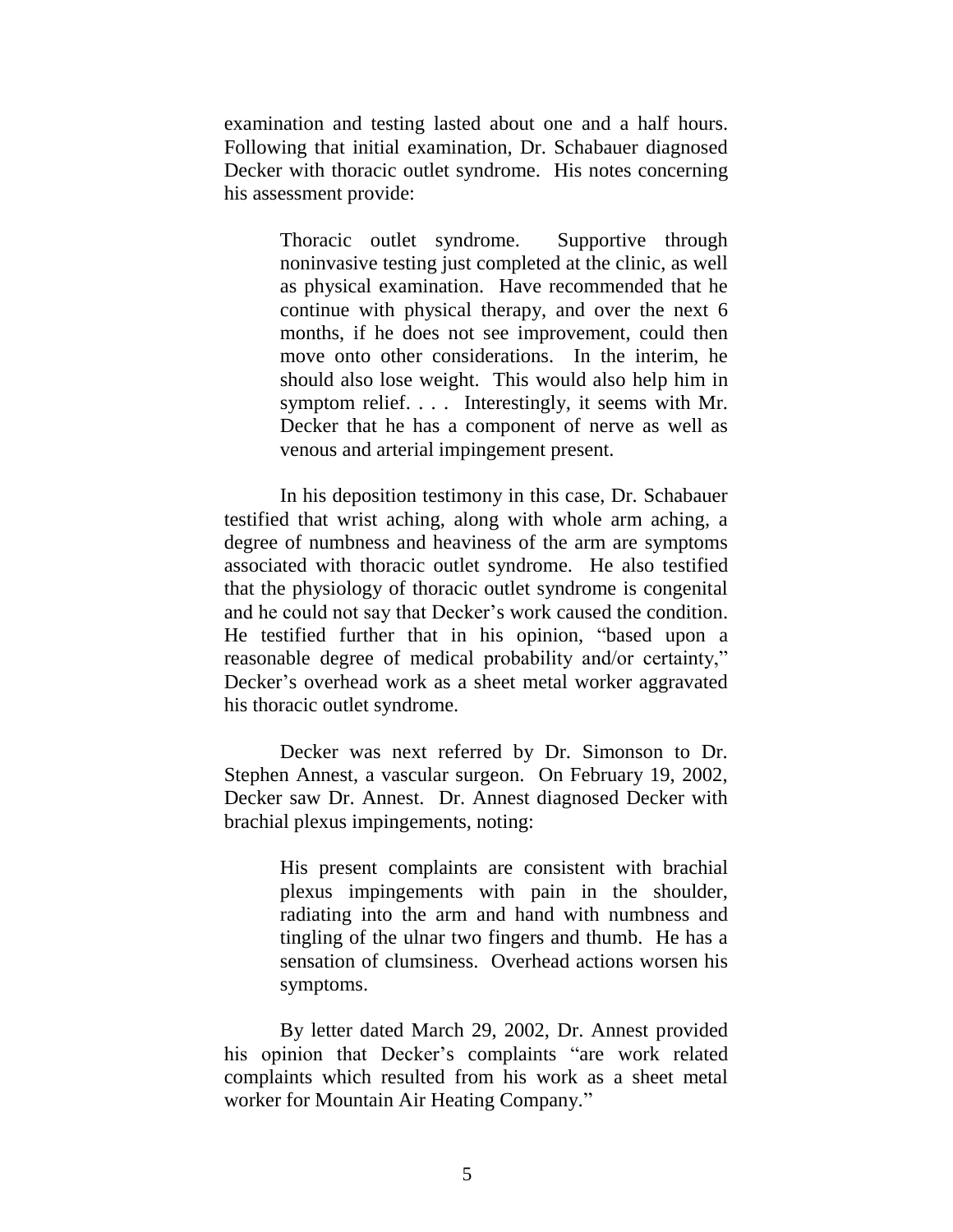Decker again saw Dr. Annest on May 7, 2002, still reporting neck, shoulder and arm pain. Dr. Annest noted that Decker "continues to have symptoms consistent with a diagnosis of brachial plexus entrapment bilaterally," and he referred Decker to Dr. Robert Wright at Denver Pain Management for an interscalene block. Dr. Wright performed the interscalene block on May 10, 2002, and noted following the procedure: "The patient tolerated the procedure well and experienced excellent relief of pain in his right upper extremity. Given the low volume injectate used, this result is consistent with and supports a diagnosis of thoracic outlet syndrome." Decker reported that the relief of his symptoms following the treatment was only short term.

On July 17, 2002, at the Division's direction, Decker saw Dr. Bruce Lockwood for an independent medical examination. Dr. Lockwood included the following comments in his notes after examining Decker:

> I feel that in all likelihood his intermittent parascapular and cervical pain complaints are myogenic in origin. This plays a part in what would appear to be myogenic brachial plexus irritation at the thoracic outlet. . . . I do feel that his symptoms and with the lack of nonorganic dysfunction on exam in all likelihood are produced by myogenic thoracic outlet dysfunction.

\* \* \* \*

I feel that there are multiple factors that play a part into why he is having most likely a myogenic thoracic outlet syndrome. These include most importantly probably his posture, body mechanics and genetics and his overall systemic condition. Other factors or possible aggravators may have been utilization of the activator and activities both inside and outside of work which usually are [at] or above chest level and are repetitive in nature. I do not feel that a primary injury occurred at work, but do feel that it is reasonable and probable that work activities, as well as activities outside of work aggravated his overall condition, but did not cause his condition.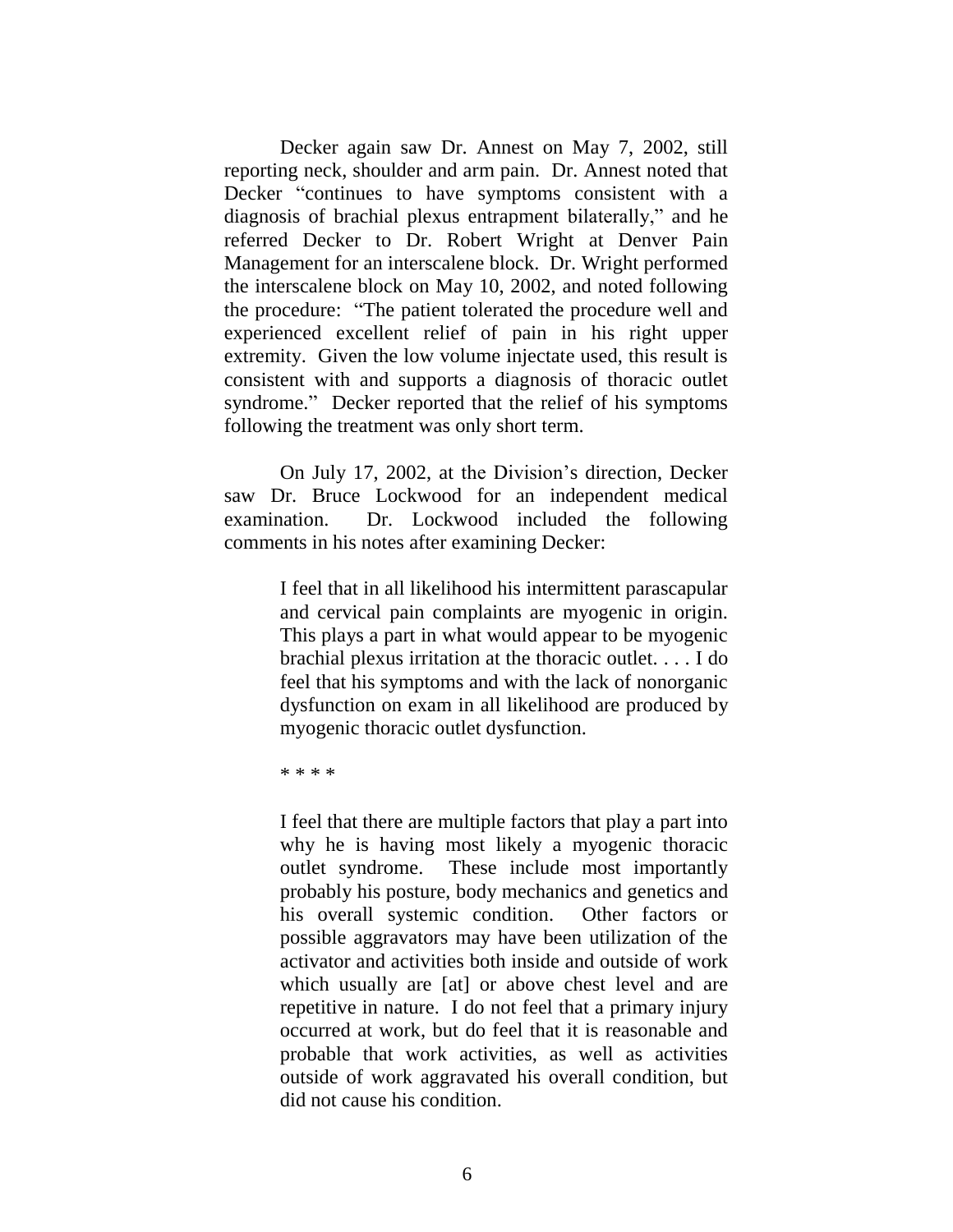\* \* \* \*

I do not feel that his history nor his documentation indicates a work-related injury. The contention is that there was a work-related aggravation. While I feel that his work activities in all likelihood within a probability play a part in his myofascial dysfunction, there are multiple factors and more pressing factors outside of work that I have discussed above that are playing a part in his presentation. I also discussed with him my concerns that he feels that he was wrongfully terminated or laid off work. He became somewhat agitated in discussing this which indicates there may be actually a significant psychologic component or secondary gain issue playing a part in his presentation. If this continues to persist, a psychologic evaluation could help clarify this.

On May 28, 2003, Decker saw another physician, Dr. Charles Brantigan, a vascular and thoracic surgeon. Dr. Brantigan noted the following after his physical examination of Decker:

> My recommendation is that he see a rheumatologist. The history of joint pains is not compatible with thoracic outlet syndrome. I have also suggested that he needs to have a CT of the thoracic outlet using our protocol.

> The problem that we face is that he has no health insurance at the present time. Workmen's Compensation is denying his claim. From my standpoint, it sounds like a repetitive motion injury of some type, and absent some other explanation, I am inclined to attribute that to his work.

On October 9, 2003, at the Division's direction, Decker saw Dr. Joel L. Cohen, a psychologist. Dr. Cohen concluded that Decker was not a good candidate for surgical intervention based in part on his following observations: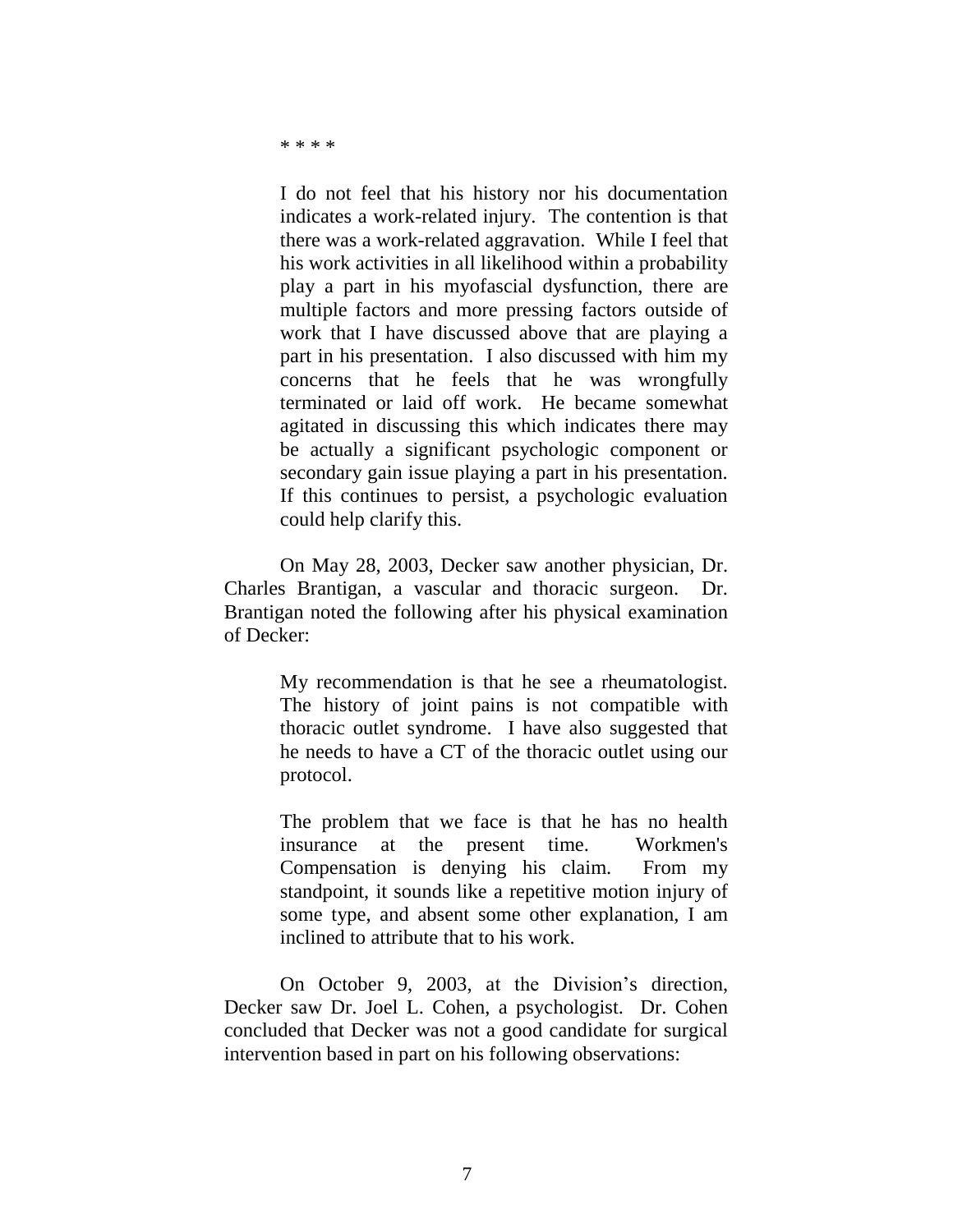He is scheduled for a legal hearing in early 2004 and is hoping to find some resolve in his situation. His concerns are financial because he has had to pay most of the recent medical treatment and as a result has accrued a substantial debt, which [he] is struggling to manage. Given that, one has to consider the possibility (whether conscious or unconscious) of secondary gain issues.

At the time of our meeting, the patient was not reporting a substantive injury related emotional and psychological distress. He acknowledged a longstanding history of episodic depression. . . . He described himself as often internalizing emotional distress and I have no doubt that this is a factor that has contributed to the longstanding history of ill health. To the extent that we can assume his internalized emotional distress contributed to previous illness as well as a reported history of some colitis-like symptoms it is also clear that we can assume internalized distress is an active factor in his current symptom complaints.

The last physician Decker saw before his contested case hearing was Dr. Gerald Moress, a neurologist. At the Division's request, Decker saw Dr. Moress on January 16, 2004, for another independent medical examination. Dr. Moress stated that he did not "find any psychological implications" for Decker's problem. His notes also stated:

> 1. I am unable to diagnose thoracic outlet syndrome either related to occupational exposure or any other causation. His finding of decreased radial pulse with certain provocative measures is found so commonly in the normal population that the testing is unreliable. There is no gold standard for making the diagnosis of thoracic outlet syndrome. The condition is over diagnosed and unfortunately over treated. He has aching in both hands and elbows with a bizarre sensory finding of decreased perception to pinprick over both palms. This is clearly nonphysiologic. There is no evidence of any vascular compromise in the upper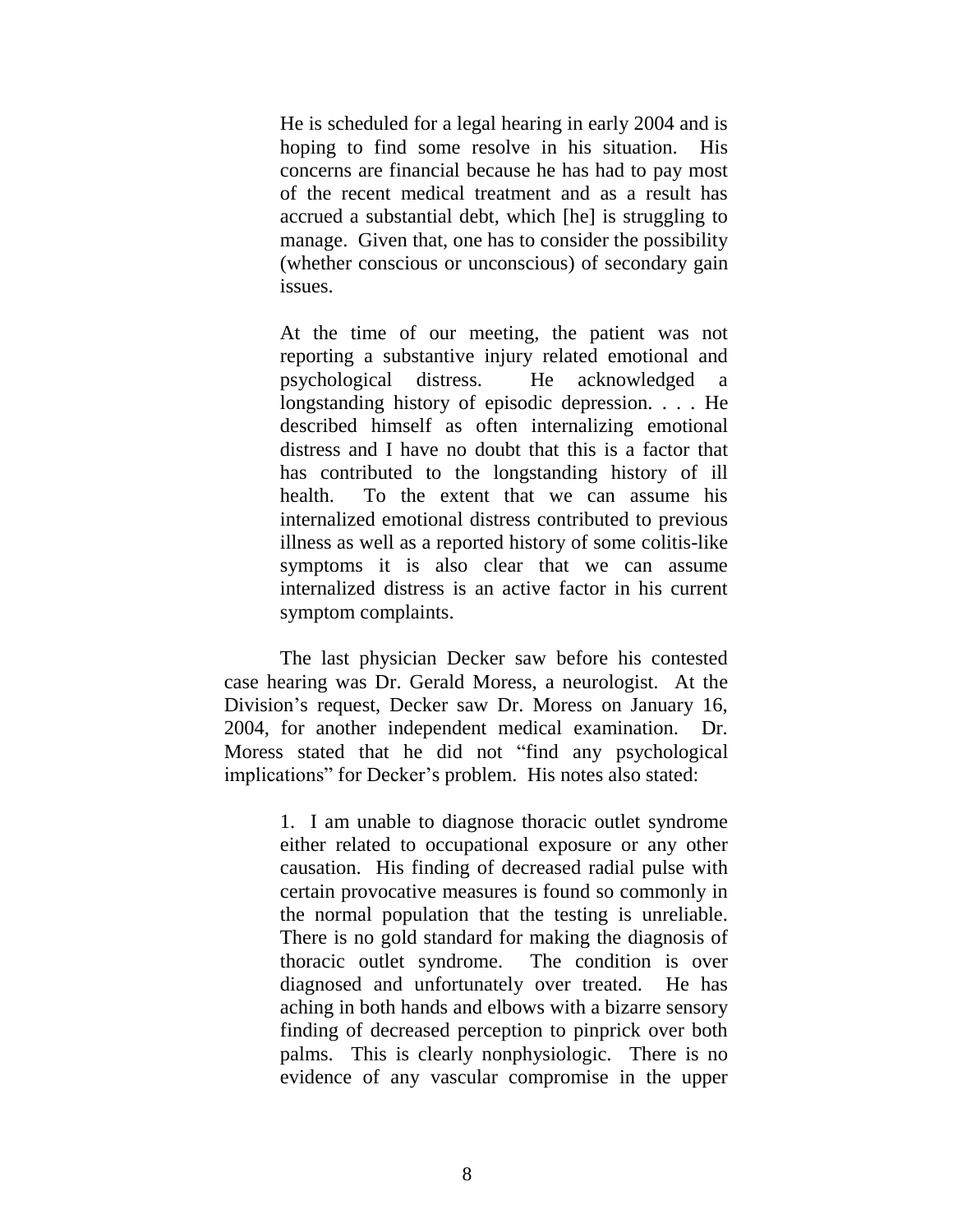extremities. The motor examination is entirely normal. . . .

2. I agree with Dr. Lockwood that there was not any specific injury that occurred at work that caused his symptomology. He developed nonspecific soft tissue muscle ligamentous problems in the upper extremities related to his work. . . .

\* \* \* \*

6. It would be reasonable that his original diagnoses had been wrist tendonitis and it certainly would have improved when he had discontinued his work. There is no implication for TOS.

\* \* \* \*

9. Mr. Decker's current medical condition is nonspecific discomfort of the forearms and hands associated with a nonphysiologic sensory change. There would be no pre-existing condition related to his current complaints.

*Decker I*, **[1]** 3-18, 124 P.3d at 689-92 (footnotes omitted). To the above facts, we must note that Mr. Decker underwent extensive physical therapy from August 28, 2001, to the end of December 2001. We also note that Dr. Johnson issued a work release to Mr. Decker on December 5, 2001. Despite the work release, Mr. Decker was fired from his position on December 11 or 12, 2001, because he was unable to return to his former regular schedule. His company reported that they let him go because they had no light duty work available.

[¶5] The original order from the medical hearing panel contained mainly conclusory findings. The current order more thoroughly reflects the evidence and why the medical hearing panel relied almost exclusively on the opinions of the doctors performing the independent medical examinations. The medical hearing panel denied Mr. Decker's claim in large part because it found Mr. Decker unbelievable. It found Mr. Decker's testimony to be "lacking in credibility," and therefore "largely disregarded" it. The hearing panel discounted almost entirely the opinions of the treating physicians supporting Mr. Decker's claim for benefits because it determined they relied upon "variable and contradicting histories given by Mr. Decker,":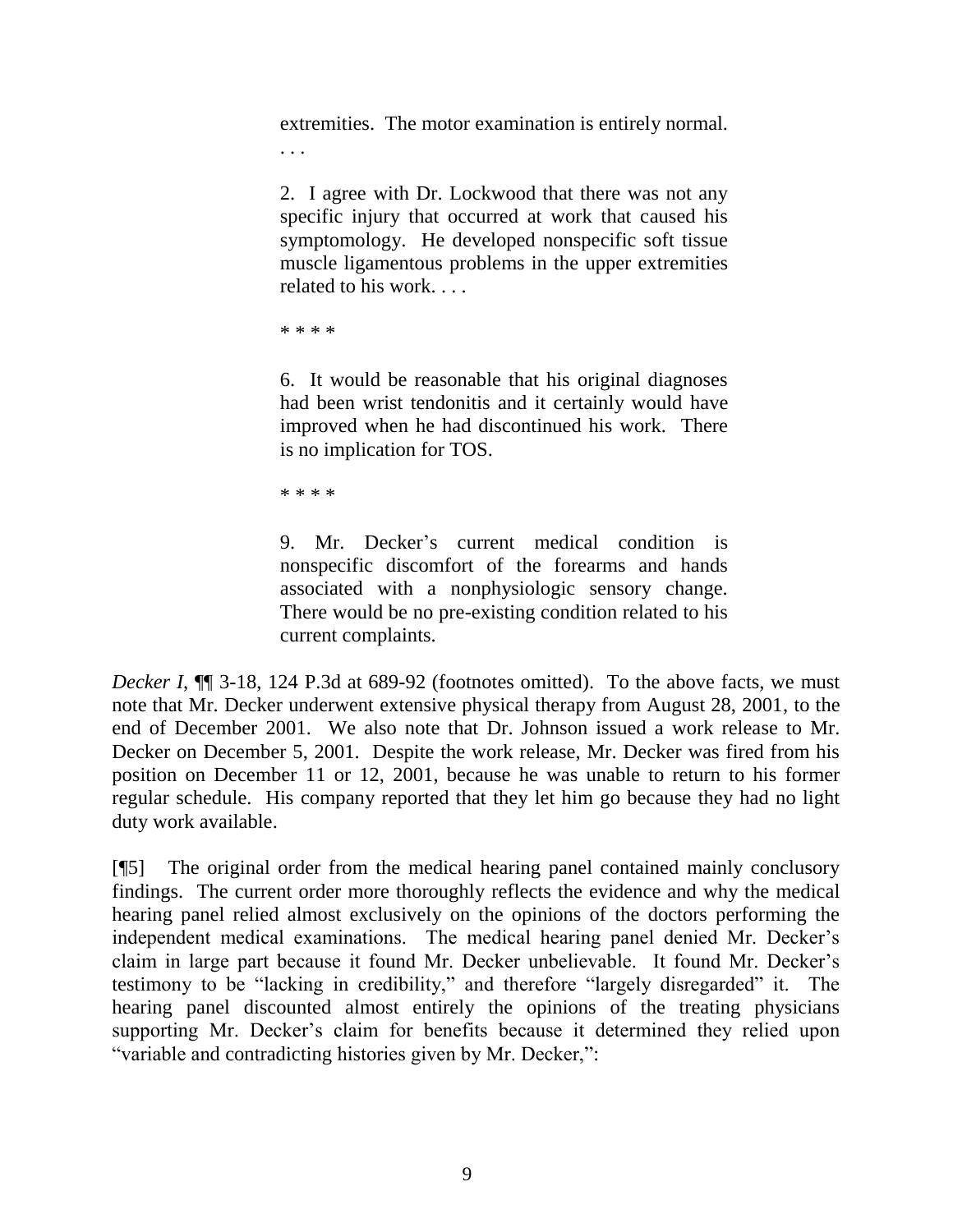The Panel finds that the physicians who rendered favorable opinions regarding Mr. Decker were not in receipt of all, or even most, of the critical information and records regarding Mr. Decker. Such providers were provided with minimal records and inaccurate and greatly varying histories by Mr. Decker. A medical expert can only offer credible opinions if they are provided with an accurate history and background. The history provided by Mr. Decker was significantly at variance with the actual history from contemporaneous records, and documented facts.

In the end, the medical hearing panel determined that, "[g]iven Mr. Decker's credibility issues, opinions of doctors which rely on his credibility are not persuasive." Instead, it "generally agree[d] with the findings by Drs. Lockwood and Moress given their ability to conduct an extensive review of Mr. Decker's treatment history and their ability to examine him."

[¶6] The medical hearing panel summed up its findings:

The Panel finds and concludes that the medical evidence presented not only fails to relate Mr. Decker's symptomatology to his employment as a sheet metal worker, but even refutes a causal association, either directly or indirectly:

(a) The initial symptoms of wrist pain are consistent with and likely were correctly diagnosed and successfully treated as bilateral wrist tendinitis.

(b) Wrist tendinitis does not cause or lead to thoracic outlet syndrome.

(c) Thoracic outlet like symptoms developed and reportedly worsened while he was off work or on light duty – not during his regular job duties. This is exactly the opposite of what would be expected, as opined by medical experts.

(d) Other factors existing at the time periods involved can be incriminated in the development of these thoracic outlet symptoms including: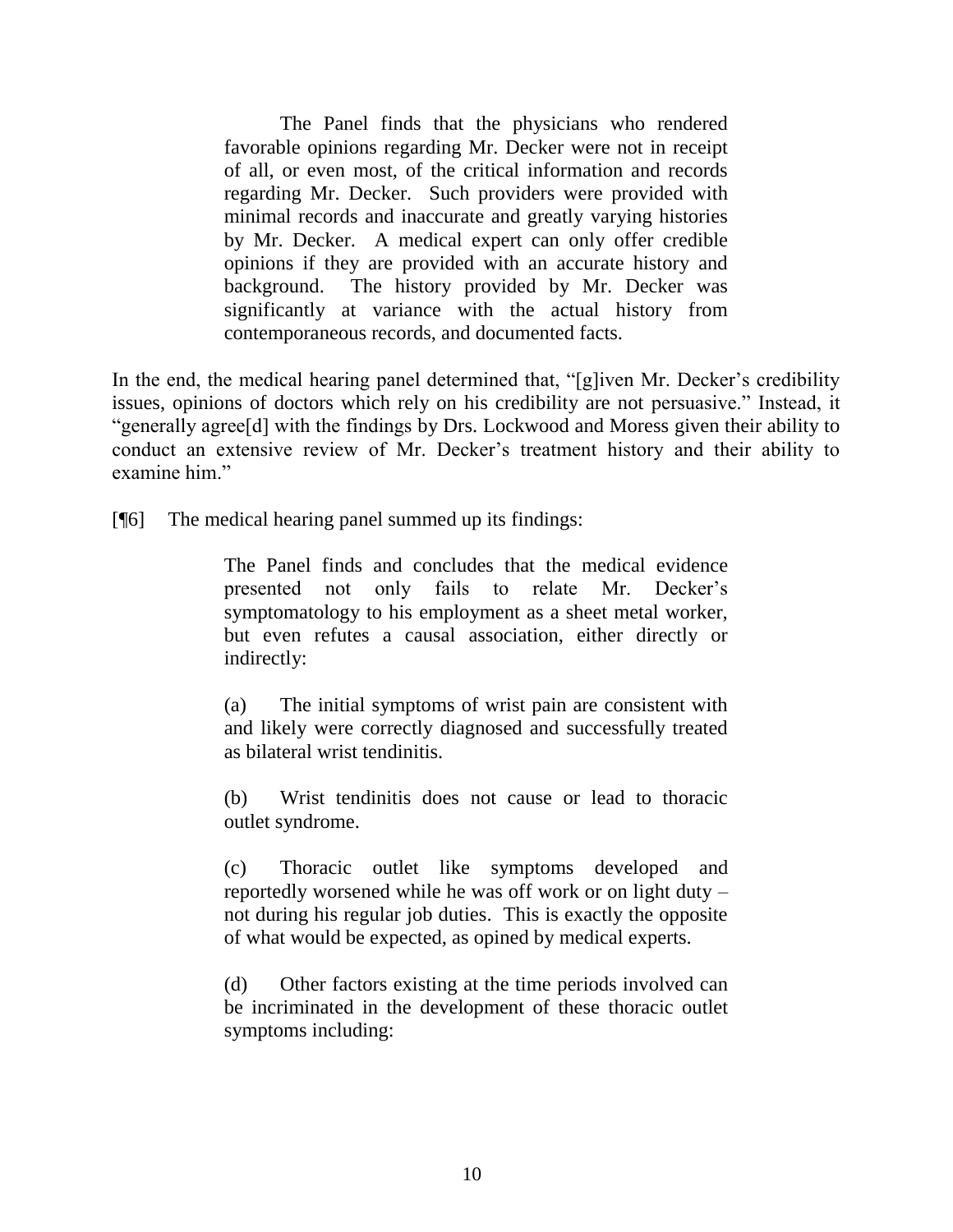(i) Intrinsic anatomical factors including a slumped posture with forward sloping shoulders, and long cervical transverse processes.

(ii) Weight gain.

(iii) Psychological issues including depression very likely contributed to multiple symptoms and exaggerated appreciation of symptoms.

(iv) Other aggravating/precipitating factors including working overhead while home remodeling and hammering, driving, and overhead and other work at Sears.

# **DISCUSSION**

# *Violation of due process*

[¶7] Mr. Decker's second issue, by questioning the procedure followed by the Medical Commission hearing panel on remand, would prove dispositive of this appeal. Mr. Decker, in his appellate argument, directs our attention to two different facets of the actions of the hearing panel on remand that he claims violated his due process rights. Mr. Decker's arguments raise questions of law, which we review de novo.

# *Wyoming Public Meetings Act*

[¶8] First, Mr. Decker contends that the Medical Commission violated his rights to due process of law when the Medical Commission hearing panel assigned to adjudicate his case did not deliberate its decision in a public meeting. Mr. Decker claims this is a violation of the Public Meetings Act, Wyo. Stat. Ann. §§ 16-4-401 through 16-4-408, and, hence, the review panel's decision is void. The review panel responded to that contention in detail in its Findings of Fact and Conclusions of Law. The district court gave it short shrift in its order affirming the review panel's denial of benefits. Mr. Decker gave it short shrift in his brief in this appeal. However, if his argument is correct with respect to a violation of the Public Meetings Act, then the decision is void, and new proceedings must be ordered.

[¶9] For several reasons, we disagree with Mr. Decker's assertion that the hearing panel's order is void because it did not comply with Wyoming's Public Meetings Act (PMA). The PMA was enacted in 1973 and has been modified only slightly over the years. In the interests of clarity, the provisions of that act are set out below: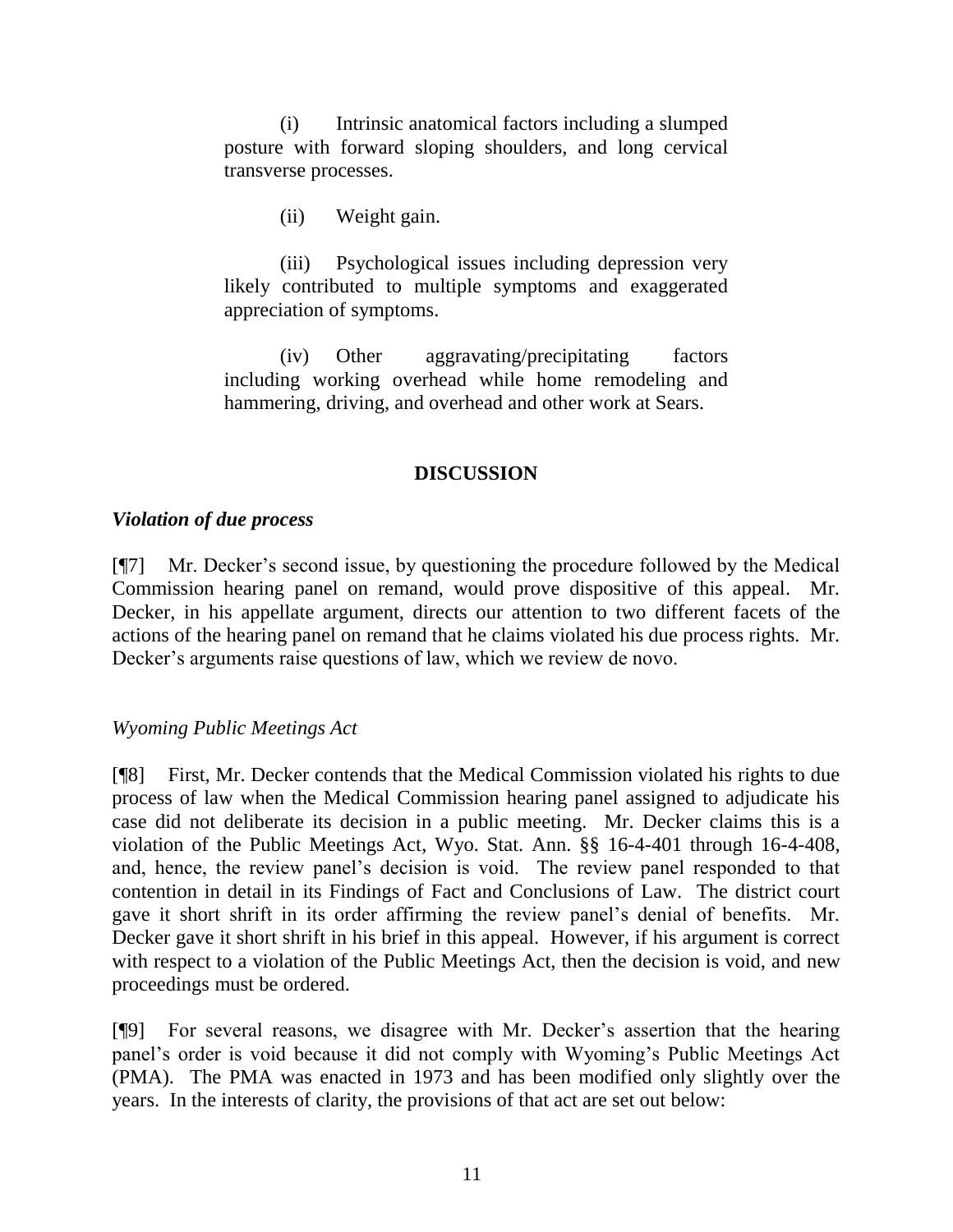#### **§ 16-4-401. Statement of purpose.**

The agencies of Wyoming exist to conduct public business. **Certain deliberations and actions shall be taken openly** as provided in this act.

#### **§ 16-4-402. Definitions.**

(a) As used in this act:

(i) "**Action" means the transaction of official business of an agency including a collective decision of a governing body, a collective commitment or promise by a governing body to make a positive or negative decision, or an actual vote by a governing body upon a motion, proposal, resolution, regulation, rule, order or ordinance**;

(ii) "**Agency" means any authority, bureau, board, commission, committee, or subagency of the state, a county, a municipality or other political subdivision which is created by or pursuant to the Wyoming constitution, statute or ordinance, other than the state legislature and the judiciary**;

(iii) "**Meeting" means an assembly of at least a quorum of the governing body of an agency which has been called by proper authority of the agency for the purpose of discussion, deliberation, presentation of information or taking action regarding public business**;

(iv) "This act" means W.S. 16-4-401 through 16-4- 408.

**§ 16-4-403. Meetings to be open; participation by public; minutes.**

(a) **All meetings of the governing body of an agency are public meetings**, open to the public at all times, except as otherwise provided. **No action of a governing body of an agency shall be taken except during a public meeting** following notice of the meeting in accordance with this act. **Action taken at a meeting not in conformity with this act is null and void and not merely voidable.**

(b) A member of the public is not required as a condition of attendance at any meeting to register his name, to supply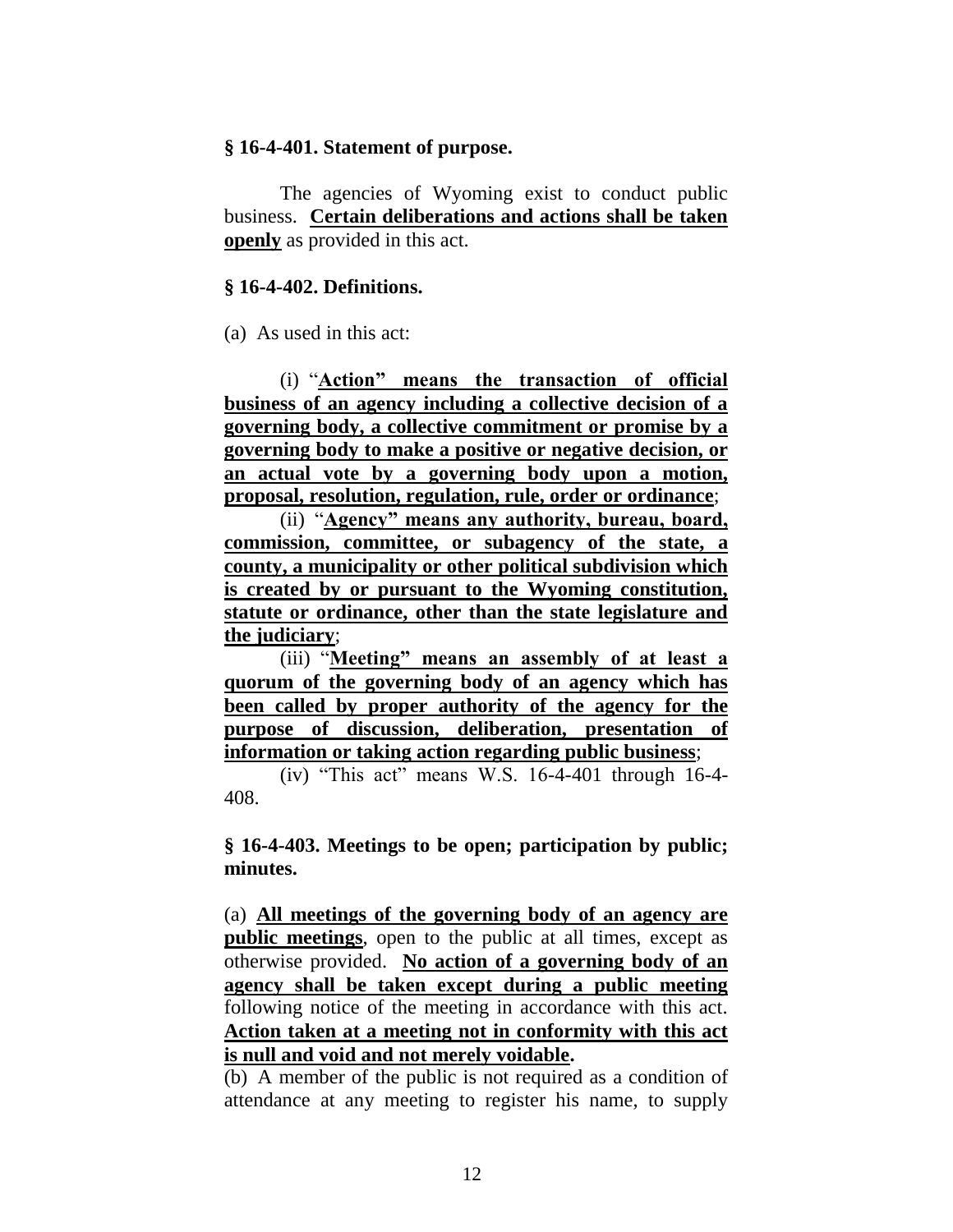information, to complete a questionnaire, or fulfill any other condition precedent to his attendance. A person seeking recognition at the meeting may be required to give his name and affiliation.

(c) Minutes of a meeting:

(i) Are required to be recorded but not published from meetings when no action is taken by the governing body;

(ii) Are not required to be recorded or published for day-to-day administrative activities of an agency.

### **§ 16-4-404. Types of meetings; notice; recess.**

(a) In the absence of a statutory requirement, **the governing body of an agency shall provide by ordinance, resolution, bylaws or rule for holding regular meetings unless the agency's normal business does not require regular meetings in which case the agency shall provide notice of its next meeting to any person who requests notice**. A request for notice may be made for all future meetings of an agency.

(b) **Special meetings may be called by the presiding officer of a governing body** by giving notice of the meeting to each member of the governing body and to each newspaper of general circulation, radio or television station requesting the notice. The notice shall specify the time and place of the special meeting and the business to be transacted. No other business shall be considered at a special meeting.

(c) **The governing body of an agency may recess any regular, special, or recessed regular or special meeting to a place and at a time specified in an order of recess**. A copy of the order of recess shall be conspicuously posted on or near the door of the place where the meeting or recessed meeting was held.

(d) **The governing body of an agency may hold an emergency meeting on matters of serious immediate concern to take temporary action without notice**. Reasonable effort shall be made to offer public notice. All action taken at an emergency meeting is of a temporary nature and in order to become permanent shall be reconsidered and acted upon at an open public meeting within forty-eight (48) hours.

(e) **Day-to-day administrative activities of an agency shall not be subject to the notice requirements of this section.**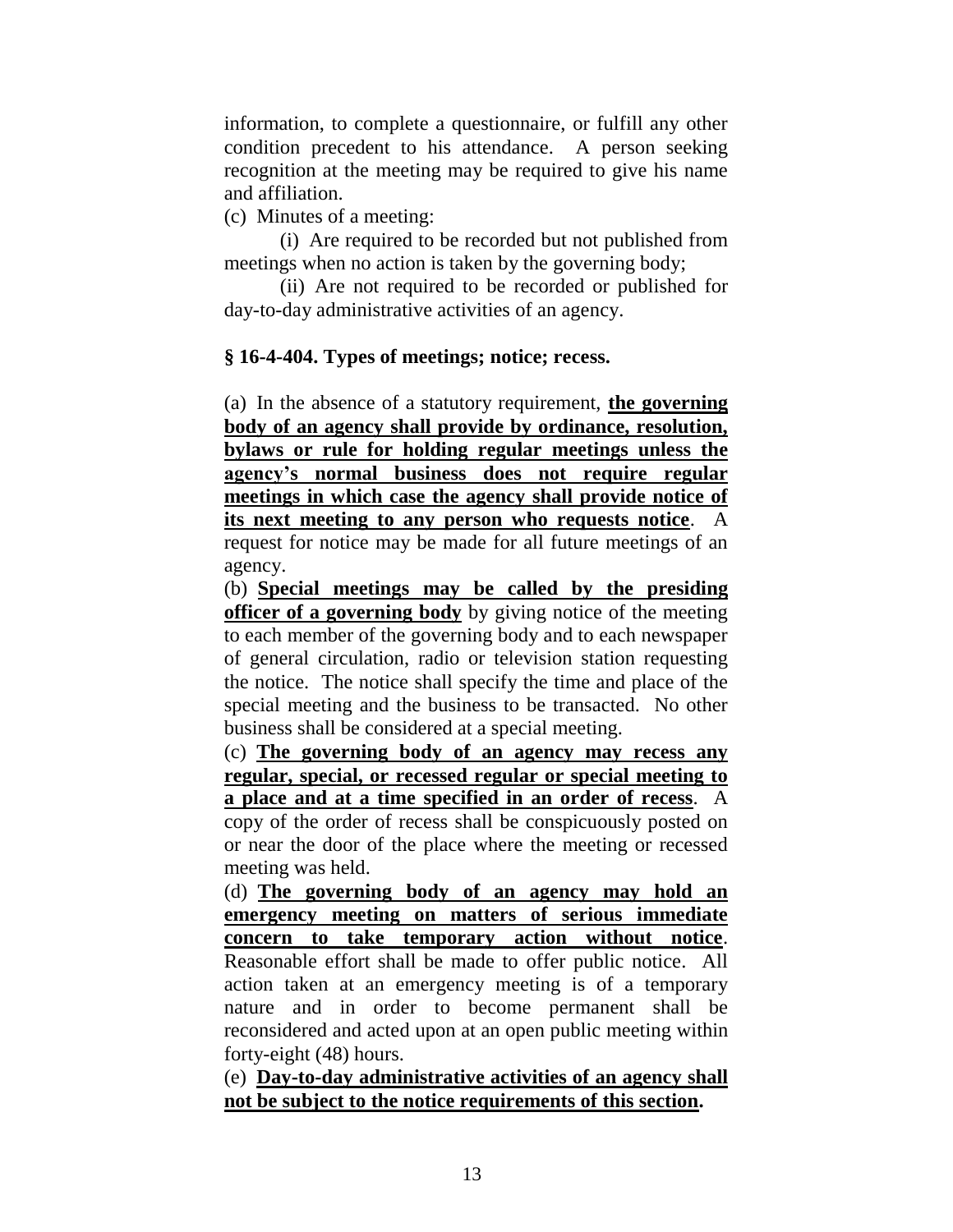#### **§ 16-4-405. Executive sessions.**

#### (a) **A governing body of an agency may hold executive sessions not open to the public**:

(i) With the attorney general, county attorney, district attorney, city attorney, sheriff, chief of police or their respective deputies, or other officers of the law, on matters posing a threat to the security of public or private property, or a threat to the public's right of access;

(ii) To consider the appointment, employment, right to practice or dismissal of a public officer, professional person or employee, or to hear complaints or charges brought against an employee, professional person or officer, unless the employee, professional person or officer requests a public hearing. The governing body may exclude from any public or private hearing during the examination of a witness, any or all other witnesses in the matter being investigated. Following the hearing or executive session, the governing body may deliberate on its decision in executive sessions;

(iii) On matters concerning litigation to which the governing body is a party or proposed litigation to which the governing body may be a party;

(iv) On matters of national security;

(v) When the agency is a licensing agency while preparing, administering or grading examinations;

(vi) When considering and acting upon the determination of the term, parole or release of an individual from a correctional or penal institution;

(vii) To consider the selection of a site or the purchase of real estate when the publicity regarding the consideration would cause a likelihood of an increase in price;

(viii) To consider acceptance of gifts, donations and bequests which the donor has requested in writing be kept confidential;

(ix) To consider or receive any information classified as confidential by law;

(x) To consider accepting or tendering offers concerning wages, salaries, benefits and terms of employment during all negotiations;

(xi) To consider suspensions, expulsions or other disciplinary action in connection with any student as provided by law.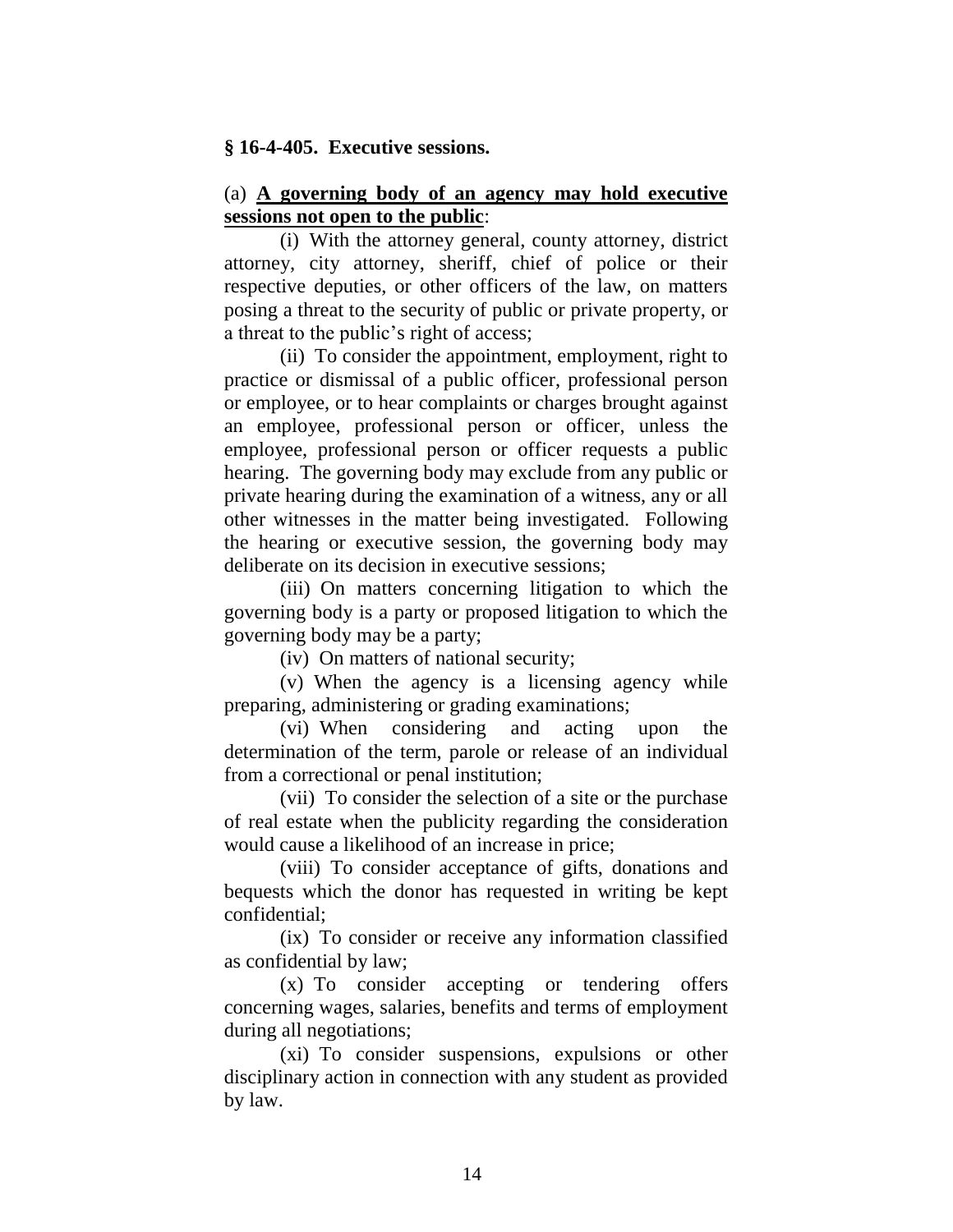### (b) **Minutes shall be maintained of any executive session**.

Except for those parts of minutes of an executive session reflecting a members' objection to the executive session as being in violation of this act, minutes and proceedings of executive sessions shall be confidential and produced only in response to a valid court order.

(c) Unless a different procedure or vote is otherwise specified by law, an executive session may be held only pursuant to a motion that is duly seconded and carried by majority vote of the members of the governing body in attendance when the motion is made.

# **§ 16-4-406. Disruption of public meetings.**

If any public meeting is willfully disrupted by a person or group of persons so as to render the orderly conduct of the meeting unfeasible, and order cannot be restored by the removal of the person or persons who are willfully interrupting the meeting, the governing body of an agency may recess the meeting and reconvene at another location. Only matters appearing on the agenda may be acted upon in a meeting recessed to another location. A governing body of an agency shall establish procedures for readmitting an individual or individuals not responsible for disturbing the conduct of a meeting. Duly accredited members of the press or other news media except those who participated in a disturbance shall be allowed to attend any meeting permitted by this section.

### **§ 16-4-407. Conflict of law.**

If the provisions of this act conflict with any other statute, the provisions of this act shall control.

# **§ 16-4-408. Penalty.**

(a) Any member or members of an agency who knowingly and willfully takes an action in violation of or conspires to take an action in violation of this act shall be guilty of a misdemeanor. Any member of the governing body of an agency who attends or remains at a meeting where an action is taken knowing that the action is in violation of this act shall be guilty of a misdemeanor unless minutes were taken during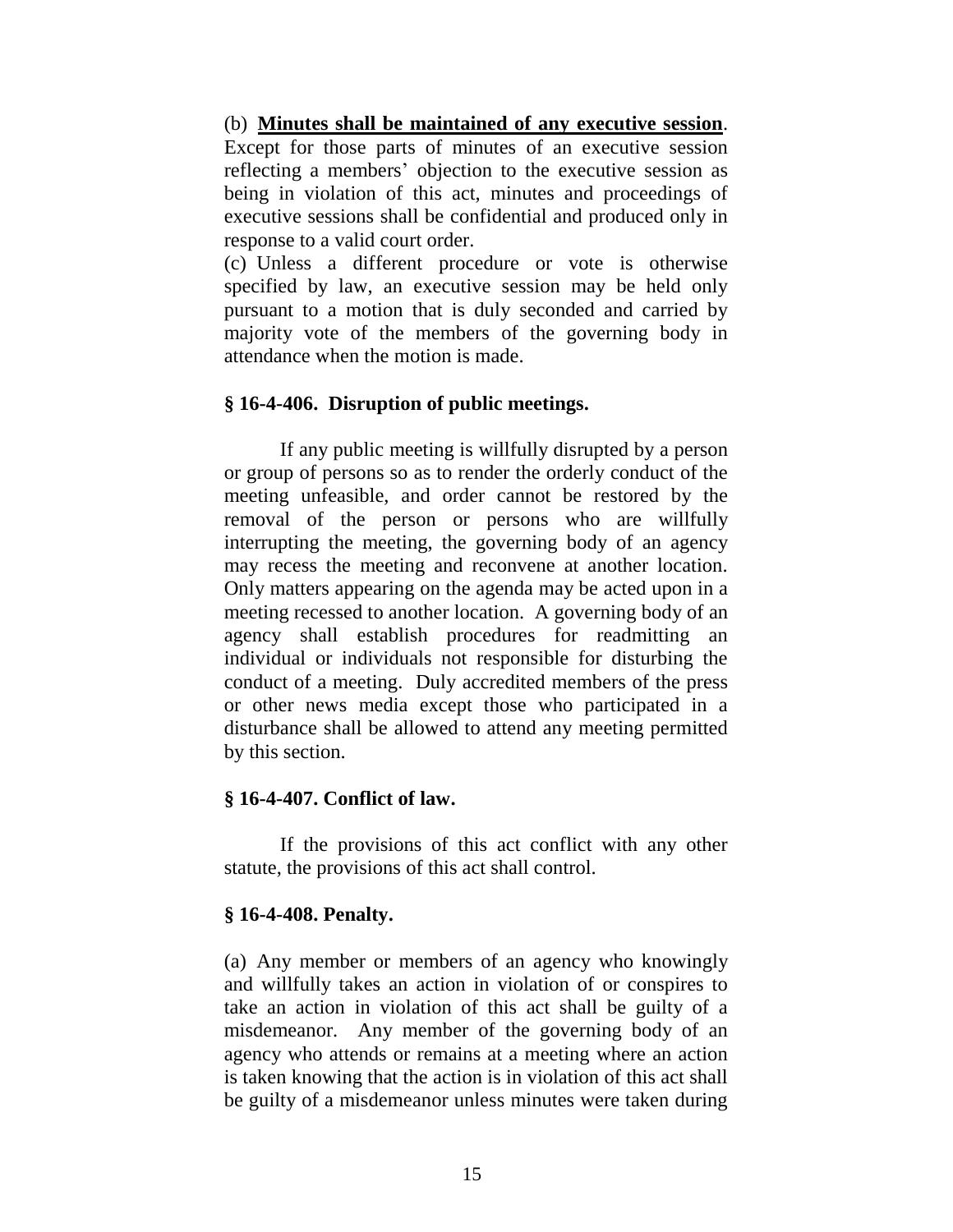the meeting and the parts thereof recording the member's objections are made public or at the next regular public meeting the member objects to the meeting where the violation occurred and asks that the objection be recorded in the minutes. Either misdemeanor violation under this subsection is punishable upon conviction by a fine of not more than seven hundred fifty dollars (\$750.00).

(b) If any action is prohibited both by this act and any provision of title 6, the provisions of this act shall not apply and the provisions of title 6 shall apply.

Wyo. Stat. Ann. §§ 16-4-401 through 16-4-408 (LexisNexis 2007) (emphasis added).

[¶10] Prior to 1986, disputed worker's compensation cases were adjudicated in the district courts. In 1986, the Wyoming Legislature changed that process to the use of independent hearing officers, with appeals available to both the district courts and the Supreme Court. 1986 Wyo. Sess. Laws (Special Session) ch. 3. This change was formalized in 1992, when the office of administrative hearings was created. 1992 Wyo. Sess. Laws ch. 30.

[¶11] In 1993, in recognition of an apparent need for a specialized, quasi-judicial hearing body to consider worker's compensation cases that required hearing officers with medical expertise, the Wyoming Legislature created the Medical Commission:

# **§ 27-14-616. Medical commission; hearing panels; creation; membership; duties; rulemaking.**

(a) The medical commission is created to consist of eleven (11) health care providers appointed by the governor as follows:

(i) Seven (7) licensed physicians appointed from a list of not less than fourteen (14) nominees submitted by the Wyoming Medical Society;

(ii) Four (4) health care providers appointed from a list of not less than eight (8) nominees developed and submitted by appropriate health care provider groups selected by the director.

(b) One (1) member shall be elected by commission members as chairman and one (1) as vice-chairman. The division shall designate an employee to serve as executive secretary of the commission or contract with an individual to provide executive secretary services to the commission. The governor may appoint no more than eleven (11) additional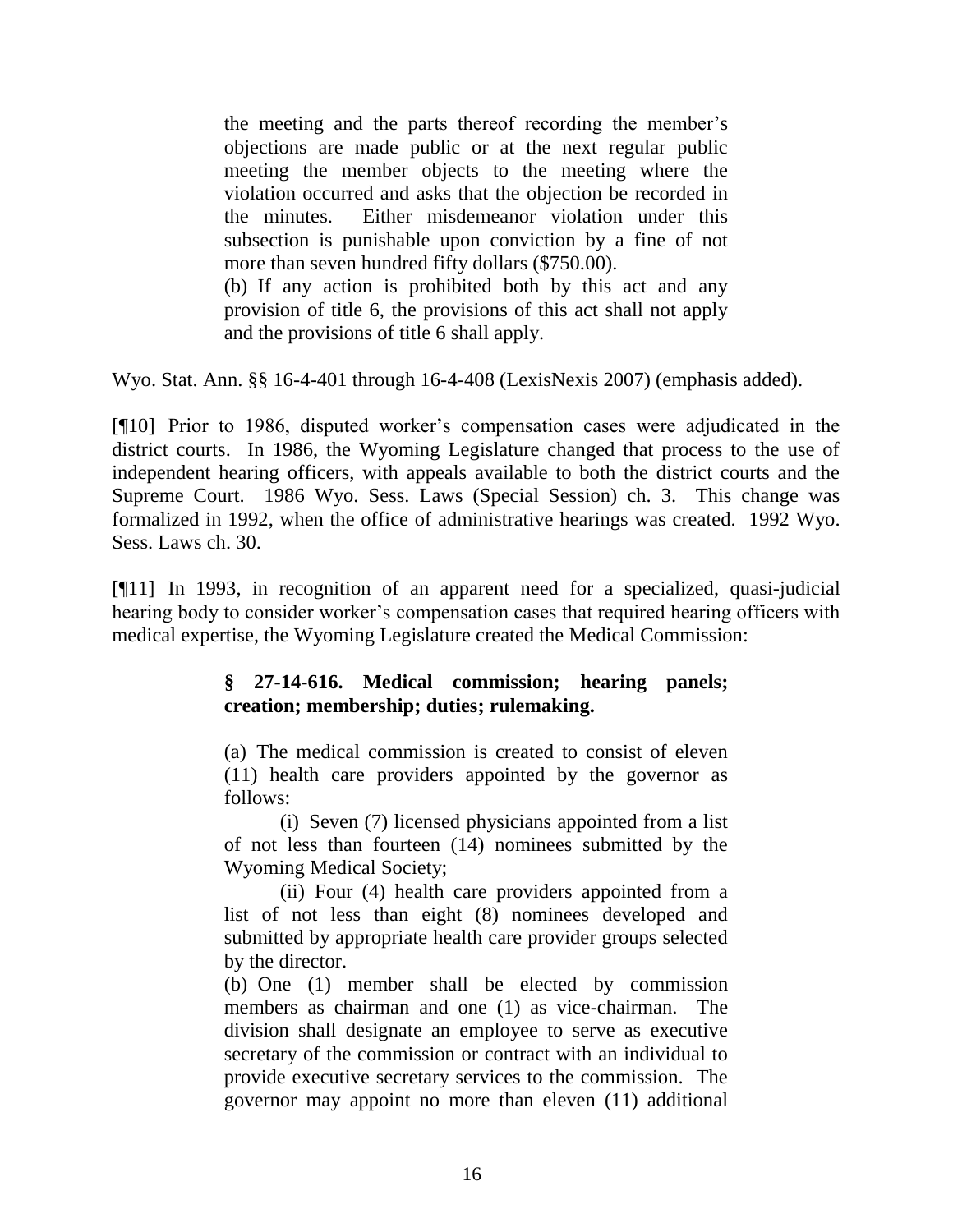health care providers as associate members of the commission whose function is limited to serving as members of individual medical hearing panels. Except for initial members, the terms of commission members and associate members shall be three (3) years. Three (3) members of the initial commission and three (3) initial associate members shall be appointed to a one (1) year term and four (4) initial commission members and four (4) initial associate members shall be appointed to a two (2) year term. The duties of the commission shall be:

(i) To promulgate rules and regulations, with the approval of the director of the department, declaring particular medical, hospital or other health care procedures either acceptable or not necessary in the treatment of injuries or particular classes of injuries and therefore either compensable or not compensable under this act or expanding or limiting the compensability of such procedures under this act;

(ii) To promulgate rules and regulations, with the approval of the director of the department, establishing criteria for certification of temporary total disability by health care providers and setting forth the types of injuries for which particular health care providers may certify temporary total disability pursuant to W.S. 27-14-404 $(g)$ ;

(iii) To advise the division, upon request, on the usefulness of medical cost containment measures; and

(iv) To furnish three (3) members of the commission to serve as a medical hearing panel to hear cases referred for hearing. The division shall refer medically contested cases to the commission for hearing by a medical hearing panel. The decision to refer a contested case to the office of administrative hearings or a medical hearing panel established under this section shall not be subject to further administrative review. Following referral by the division, the hearing examiner or medical hearing panel shall have jurisdiction to hear and decide all issues related to the written notice of objection filed pursuant to W.S. 27-14-601(k). Different medical hearing panels with different membership may be selected to hear different cases, but a panel may hear more than one (1) case. Individual medical hearing panels shall be selected by the executive secretary under the supervision and guidance of the chairman of the medical commission. At least one (1) member of each panel shall be a physician. One (1) member shall be designated by the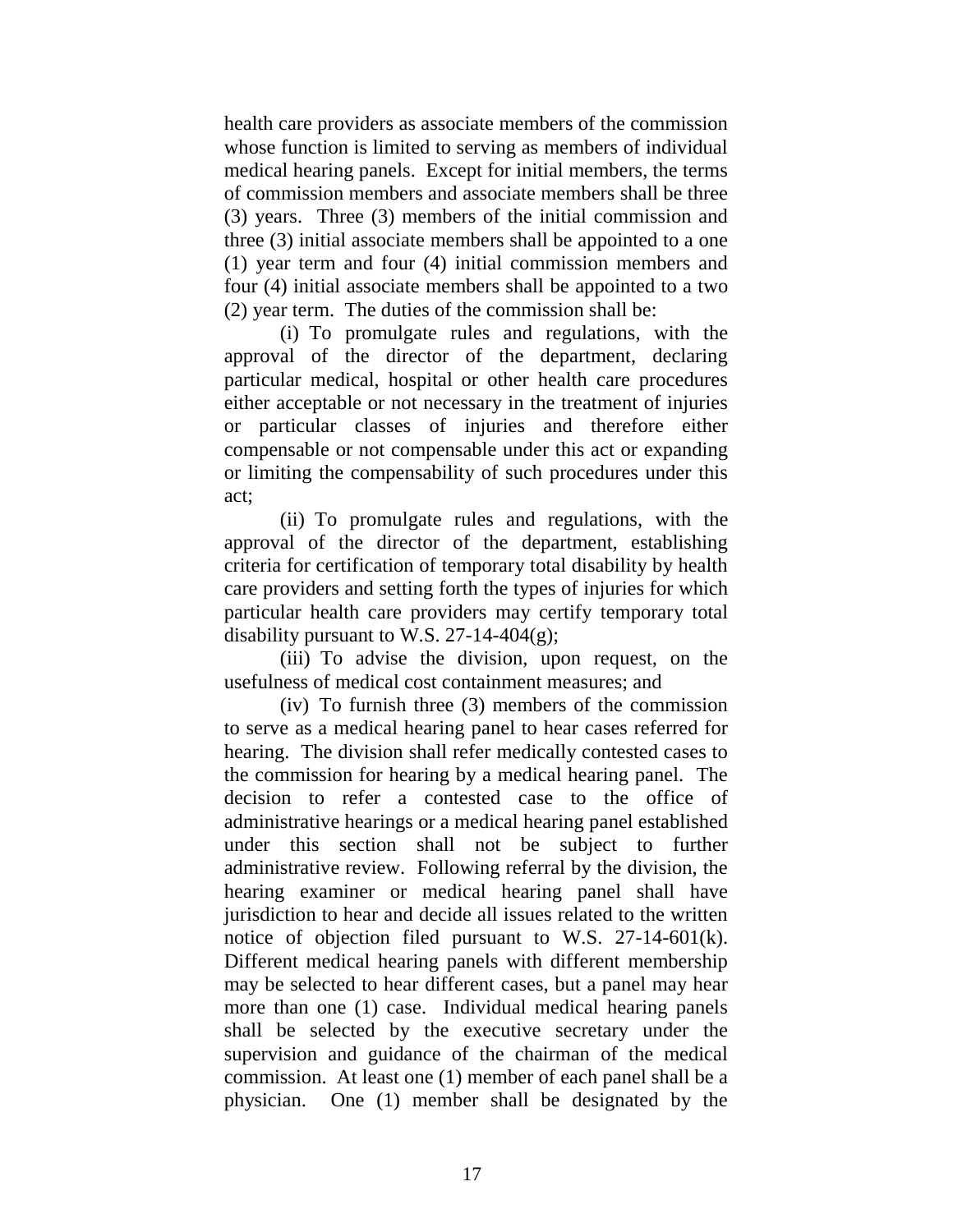executive secretary to serve as chairman of the panel. When hearing a medically contested case, the panel shall serve as the hearing examiner and shall have exclusive jurisdiction to make the final administrative determination of the validity and amount of compensation payable under this act. For cases referred to the medical commission as small claims hearings under W.S. 27-14-602(b), the medical hearing panel may consist of one (1) physician who shall serve as the hearing examiner and shall have exclusive jurisdiction to make the final administrative determination of the validity and amount of compensation payable under this act.

(c) The members of the commission and of medical hearing panels when serving shall be immune from liability and shall be defended by the attorney general if sued and indemnified against loss from legal action in the same manner as state employees.

(d) The division shall establish a fee schedule for the compensation of members of the medical commission and medical hearing panels for their professional services to be paid from the worker's compensation account.

(e) Upon agreement of all parties to a case, the hearing examiner in a contested case under this chapter may transfer a medically contested case to a medical hearing panel or may seek the advice of the medical commission on specified medical issues in the contested case. The advice shall be in writing and shall become part of the record of the case.

Wyo. Stat. Ann. § 27-14-616 (LexisNexis 2007).

[¶12] Wyo. Stat. Ann. § 27-14-602(b)(ii) (LexisNexis 2007) (emphasis added) provides:

(ii) All other requests for hearing not specified under paragraph (b)(i) of this section shall be conducted as a contested case in accordance with procedures of the Wyoming Administrative Procedure Act and the Wyoming Rules of Civil Procedure as applicable under rules of the office of administrative hearings. The hearing examiner designated by the office of administrative hearings shall render a decision in a contested case within thirty (30) days after the close of the record. If the contested case is heard by the hearing panel created pursuant to W.S. 27-14-616(b)(iv), **the panel shall render a decision within forty-five (45) days after the close of the record**; . . . .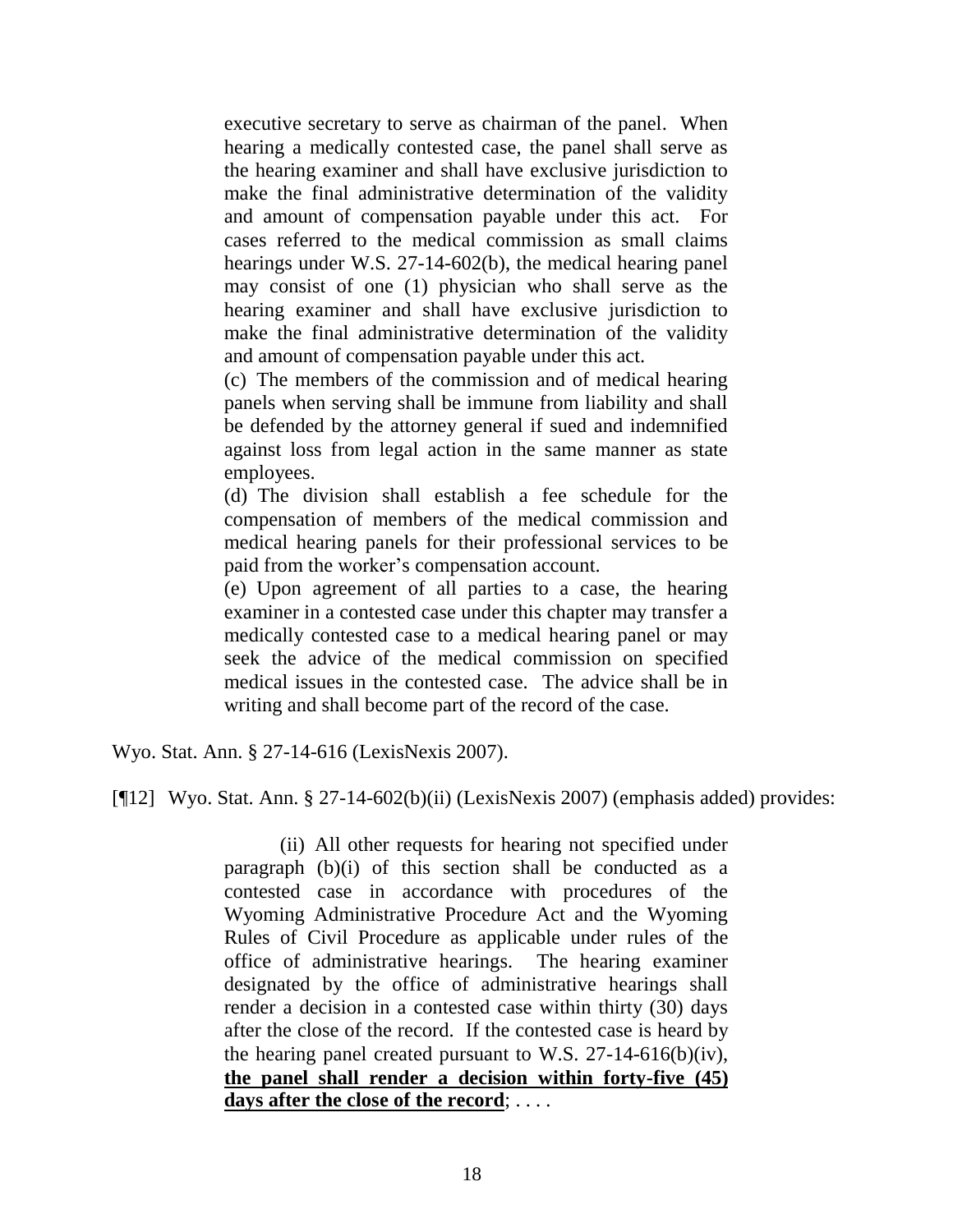[¶13] All other worker's compensation case disputes are resolved before hearing examiners, which were created in 1992, as established in the following legislation:

### **§ 9-2-2201. Office created; appointment of director and hearing examiners.**

(a) The office of administrative hearings is created as a separate operating agency pursuant to W.S. 9-2-1704(d).

(b) The governor, with the advice and consent of the senate, shall appoint a director of the office who shall serve as the administrative head of the office and as chief hearing examiner. Unless sooner removed, the director's term of appointment expires at the end of the term of office of the governor during which he was appointed. The director serves at the pleasure of the governor and may be removed by him as provided by W.S. 9-1-202. The director shall be a member in good standing of the Wyoming state bar.

(c) The director may appoint additional hearing examiners who are members in good standing of the Wyoming state bar to serve either full or part time as necessary throughout the state. Hearing examiners serve at the pleasure of the director and may be removed by him at any time without cause.

# **§ 9-2-2202. Duties and function of office.**

(a) The office of administrative hearings is the successor agency to the office of independent hearing examiners created by W.S. 27-14-602 and the office of hearing examiners created by W.S. 31-7-105. Effective July 1, 1992:

(i) There is transferred to the office of administrative hearings all positions, personnel, property and appropriated funds of the office of independent hearing examiners and the office of hearing examiners;

(ii) The office of administrative hearings shall assume all duties and responsibilities and exercise all authority of the office of independent hearing examiners and the office of hearing examiners set out in title 27, chapter 14 and title 31, chapters 6, 7, 9 and 17 of the Wyoming statutes.

(b) In addition to conducting hearings pursuant to subsection (a) of this section, the office of administrative hearings may, if requested, provide hearing services for any other state agency, provided: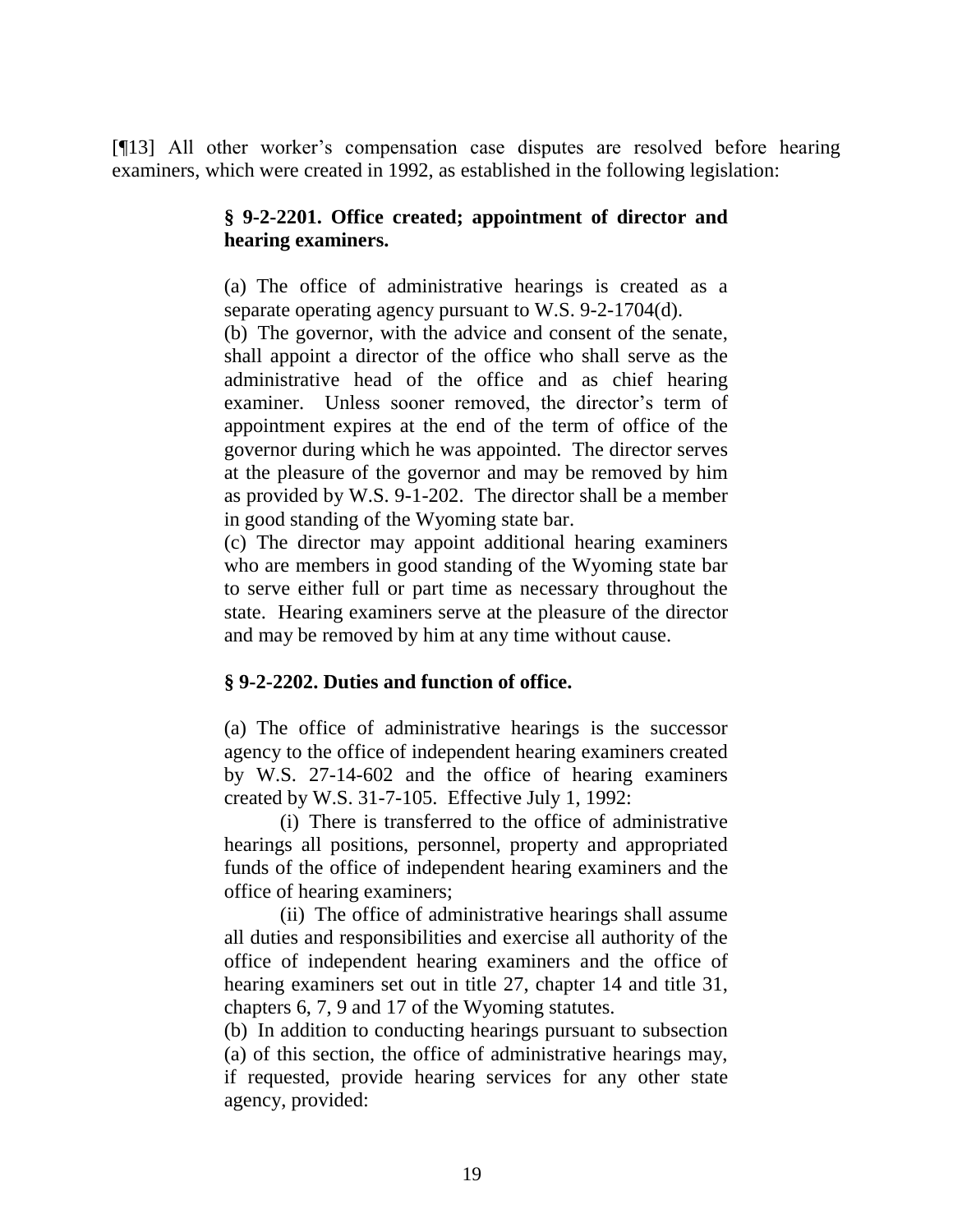(i) Hearing services shall be provided to other agencies subject to available resources;

(ii) The cost of the hearing services as determined by the director of the office of administrative hearings shall be paid by the requesting agency to the office of administrative hearings;

(iii) Hearings will be conducted in an impartial manner pursuant to the Wyoming Administrative Procedure Act, applicable provisions of the Wyoming Rules of Civil Procedure and any rules for the conduct of contested cases adopted by the director of the office of administrative hearings which shall take precedence over hearing rules promulgated by the requesting agency. In the case of personnel hearings conducted pursuant to W.S. 9-2-1019, the state personnel rules shall govern the conduct of the hearings;

(iv) Hearings may be held in any area of the state giving consideration to the resources of the office of administrative hearings and the convenience of the parties.

Wyo. Stat. Ann. §§ 9-2-2201 and 9-2-2202 (LexisNexis 2007).

[¶14] Hearing examiners also perform quasi-judicial functions. Whether a case is before a hearing examiner or before a hearing panel assigned by the Medical Commission for a particular case, the trial-type proceedings are about the same. All testimonial evidence and all trial proceedings are taken down verbatim by a court reporter. All documentary evidence is included in the record. The hearing examiner or Medical Commission hearing panel is required to issue a detailed order which contains a complete recitation of the finding of facts it made and the conclusions of law it reached. *See, e.g., Decker I,*  ¶¶ 25-28, 124 P.3d at 694-95.

[¶15] Some of our most important principles of statutory construction apply to the analysis of this issue:

> In interpreting statutes, our primary consideration is to determine the legislature's intent. All statutes must be construed in *pari materia* and, in ascertaining the meaning of a given law, all statutes relating to the same subject or having the same general purpose must be considered and construed in harmony. Statutory construction is a question of law, so our standard of review is de novo. We endeavor to interpret statutes in accordance with the legislature's intent. We begin by making an inquiry respecting the ordinary and obvious meaning of the words employed according to their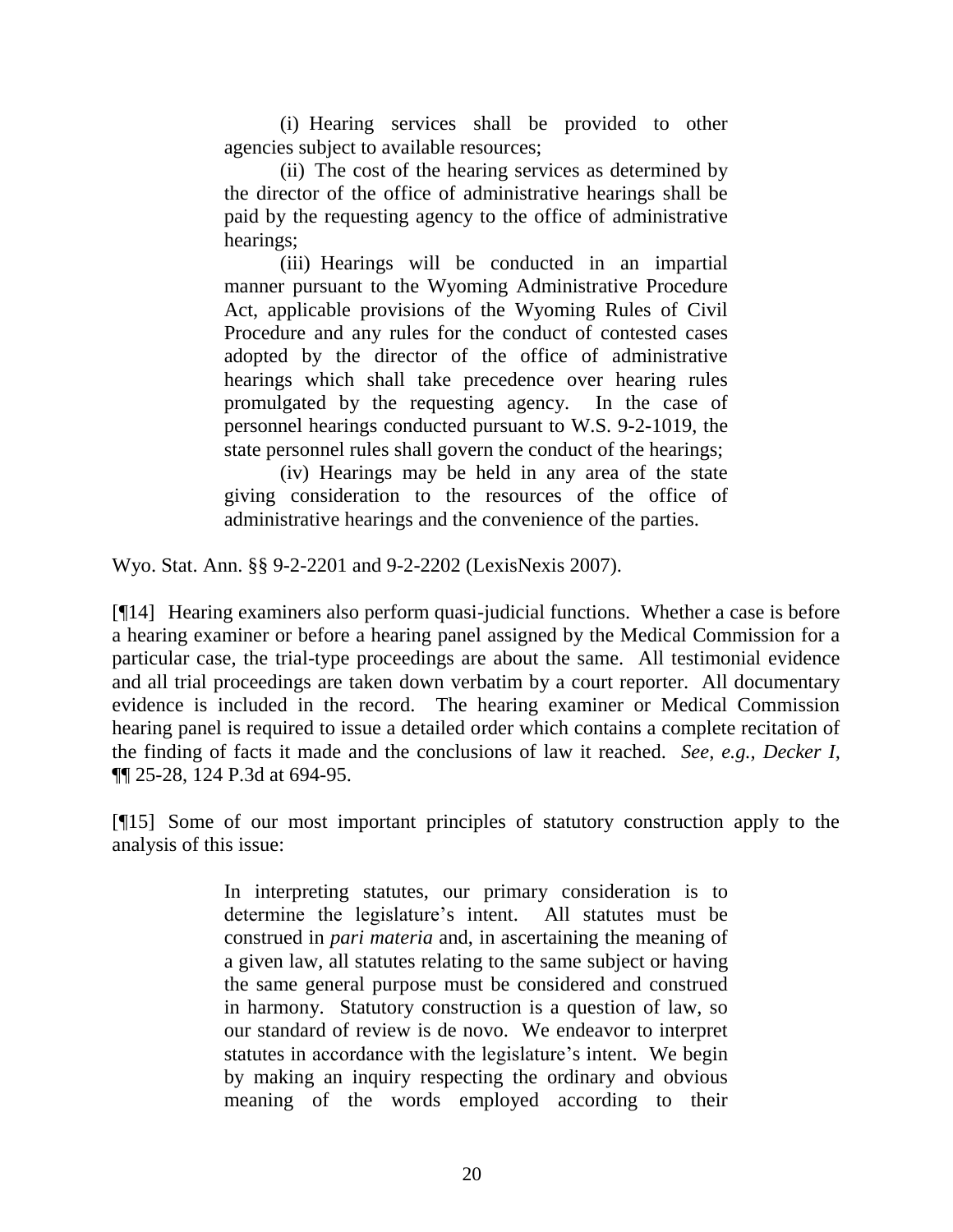arrangement and connection. We construe the statute as a whole, giving effect to every word, clause, and sentence, and we construe all parts of the statute in *pari materia*. When a statute is sufficiently clear and unambiguous, we give effect to the plain and ordinary meaning of the words and do not resort to the rules of statutory construction.

*BP America Prod. Co. v. Dep't of Revenue, State of Wyo.*, 2005 WY 60, ¶ 15, 112 P.3d 596, 604 (Wyo. 2005).

### [¶16] Moreover:

We presume that statutes are enacted by the legislature with full knowledge of existing law, so we construe statutes in harmony with existing law, particularly other statutes relating to the same subject or having the same purpose. . . .

> Statutes must be construed so that no portion is rendered meaningless. . . . Interpretation should not produce an absurd result. . . . We are guided by the full text of the statute, paying attention to its internal structure and the functional relation between the parts and the whole. . . . Each word of a statute is to be afforded meaning, with none rendered superfluous. . . . Further, the meaning afforded to a word should be that word's standard popular meaning unless another meaning is clearly intended. . . . If the meaning of a word is unclear, it should be afforded the meaning that best accomplishes the statute's purpose. . . .We presume that the legislature acts intentionally when it uses particular language in one statute, but not in another. . . . If two sections of legislation appear to conflict, they should be given a reading that gives them both effect.

*Hede v. Gilstrap*, 2005 WY 24, ¶ 6, 107 P.3d 158, 163 (Wyo. 2005) (quoting *Rodriguez v. Casey*, 2002 WY 111, ¶¶ 9-10, 50 P.3d 323, 326-27 (Wyo. 2002)).

[¶17] There are many bases upon which this Court might conclude that the Medical Commission hearing panels are not required by the PMA to permit parties or the public to sit in on their deliberations. To begin with, a Medical Commission hearing panel is not an "agency" as that word is used in the PMA. An "agency" is defined as "any authority, bureau, board, commission, committee, or subagency of the state, a county, a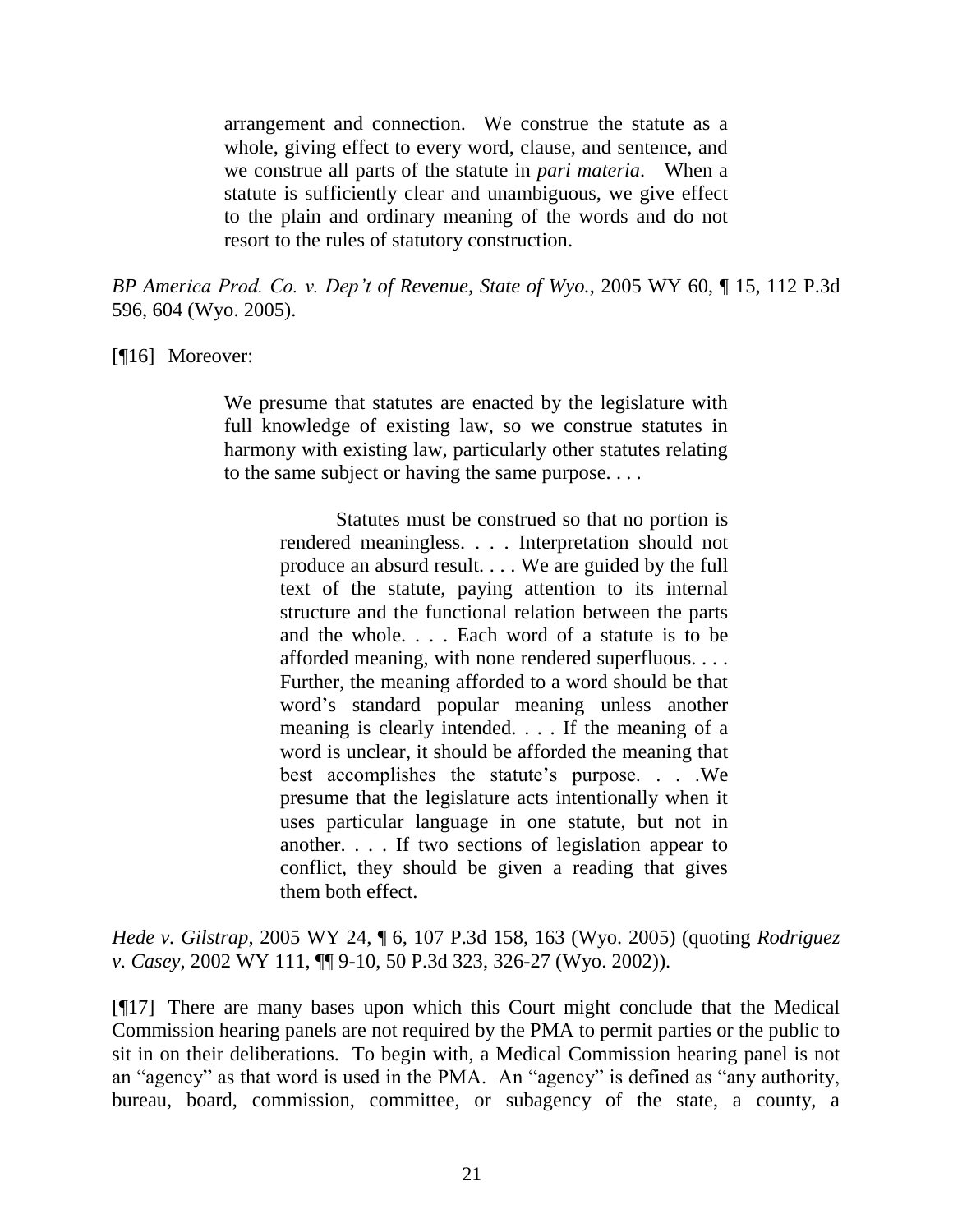municipality or other political subdivision which is created by or pursuant to the Wyoming constitution, statute or ordinance, other than the state legislature and the judiciary." § 16-4-402(ii). Individual medical hearing panels do not fit within this definition. They are impermanent bodies not created by the legislature. Certainly the legislature has provided for their potential existence, but their actual existence is governed solely by the Medical Commission.

[¶18] The legislature created the Medical Commission and empowered it to assemble medical hearing panels solely as necessary to hear medically contested worker's compensation cases. "Different medical hearing panels with different membership may be selected to hear different cases." § 27-14-616(b)(iv). Indeed, the Medical Commission attempts to individualize panels by appointing commission members with expertise relevant to the circumstances of the case being heard. Wyo. Dep't of Employment, Workers' Compensation, Medical Commission Rules & Regulations, ch. 6, § 1(b) (Feb. 14, 2003).<sup>1</sup> As a consequence, potentially, multiple medical hearing panels may exist at any given time. Equally, it is possible that there might be a time when no medical hearing panel exists because there are no outstanding medically contested cases to be heard. A medical hearing panel, being a transitory body, and existing and operating exclusively under the auspices of the Medical Commission, does not fall within the definition of "agency" as used in the PMA.

[¶19] Moreover, even if a Medical Commission hearing panel were to be considered an "agency," a decision by the panel is not an "action" as that word is used in the PMA. A hearing panel is not a "governing body" as that phrase is used in the PMA. A quasijudicial hearing conducted by a hearing panel is not a "meeting" as that word is used in the PMA. Finally, as noted above, a hearing panel may deliberate for forty-five days and then its decision must be forthcoming in written form. It makes no sense to read the PMA so as to require a hearing panel to curtail its deliberative process to a few minutes at a quasi-judicial hearing, when the statutes that created those hearing panels contemplated that they may deliberate over a period of forty-five days after pondering the often voluminous and very technical medical testimony and records that make up the evidence at such quasi-judicial hearings. Because a Medical Commission hearing panel is not an "agency" and its decisions are not "actions" as defined by the PMA, the hearing panels are not subject to the strictures of the PMA.

# *Presentation of Additional Evidence*

 $\overline{a}$ 

[¶20] Mr. Decker also suggests the Medical Commission violated his due process rights on remand by not allowing him to present additional evidence. Mr. Decker's due process

<sup>&</sup>lt;sup>1</sup> Medical hearing panels operate under the Rules and Regulations promulgated by the Medical Commission.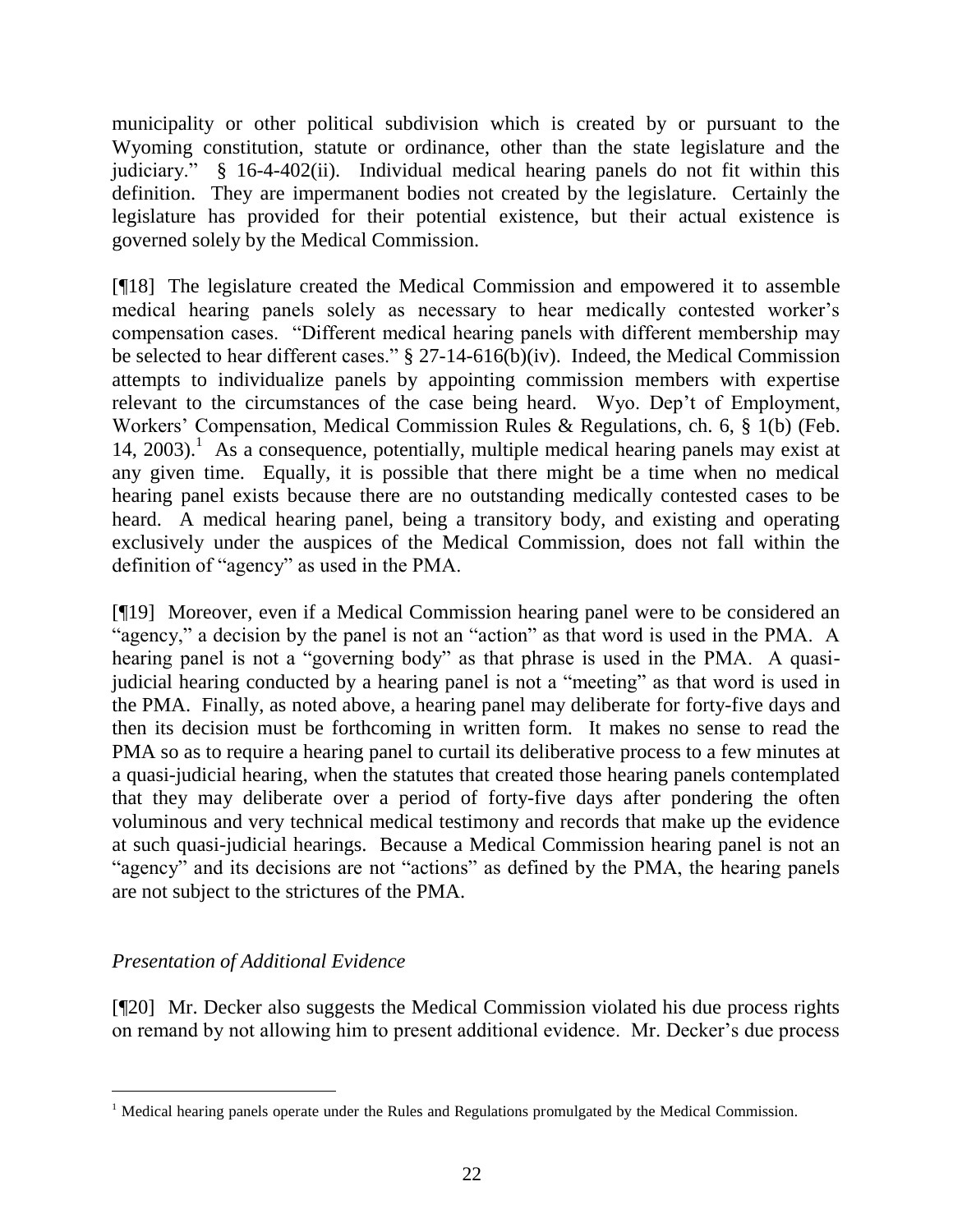rights, however, were not implicated by the procedure used in this case. Mr. Decker had a full and fair opportunity to present his case during his hearing.

[¶21] On remand after *Decker I*, our mandate did not require the case be reopened to allow additional evidence. It only required the Medical Commission enter a new order more thoroughly explaining the reason for its denial of benefits based on the evidence adduced at the hearing so we could rationally review its decision.

[¶22] Mr. Decker argues that, in *Decker I*, we heightened his burden of proof and therefore he must be allowed to enter new evidence to meet that burden. Mr. Decker, however, conveniently misreads our discussion in *Decker I*. As we made clear in that discussion, we were simply identifying Mr. Decker's theory of his case as he presented it before the medical hearing panel.<sup>2</sup> We altered nothing. Mr. Decker seems to be opportunistically attempting to get a second bite at the apple. The refusal by the Medical Commission to allow him his second bite certainly raises no due process concerns.

# *Substantial Evidence*

[¶23] In an appeal from a district court's decision on a petition for review of administrative action, we afford no deference to the district court's decision. Rather, we review the case as if it came directly from the agency. *McIntosh v. State ex rel. Wyoming Medical Comm'n*, 2007 WY 108, ¶ 8, 162 P.3d 483, 487 (Wyo. 2007); *Wright v. State ex rel. Wyoming Workers' Safety and Comp. Div.*, 2007 WY 101, ¶ 6, 160 P.3d 1129, 1131 (Wyo. 2007); *Bonsell v. State ex rel. Wyo. Workers' Safety and Comp. Div.*, 2006 WY 114, ¶ 7, 142 P.3d 686, 688 (Wyo. 2006). As in all administrative proceedings, our review is limited by Wyo. Stat. Ann. § 16-3-114(c) (LexisNexis 2007) to:

> (c) To the extent necessary to make a decision and when presented, the reviewing court shall decide all relevant questions of law, interpret constitutional and statutory provisions, and determine the meaning or applicability of the terms of an agency action. In making the following determinations, the court shall review the whole record or those parts of it cited by a party and due account shall be taken of the rule of prejudicial error. The reviewing court shall:

> > \* \* \* \*

 $\overline{a}$ <sup>2</sup> We found the theory presented to the medical hearing panel by Mr. Decker was "that his work" materially aggravated his congenital condition." *Decker I,* ¶ 40, 124 P.3d at 698.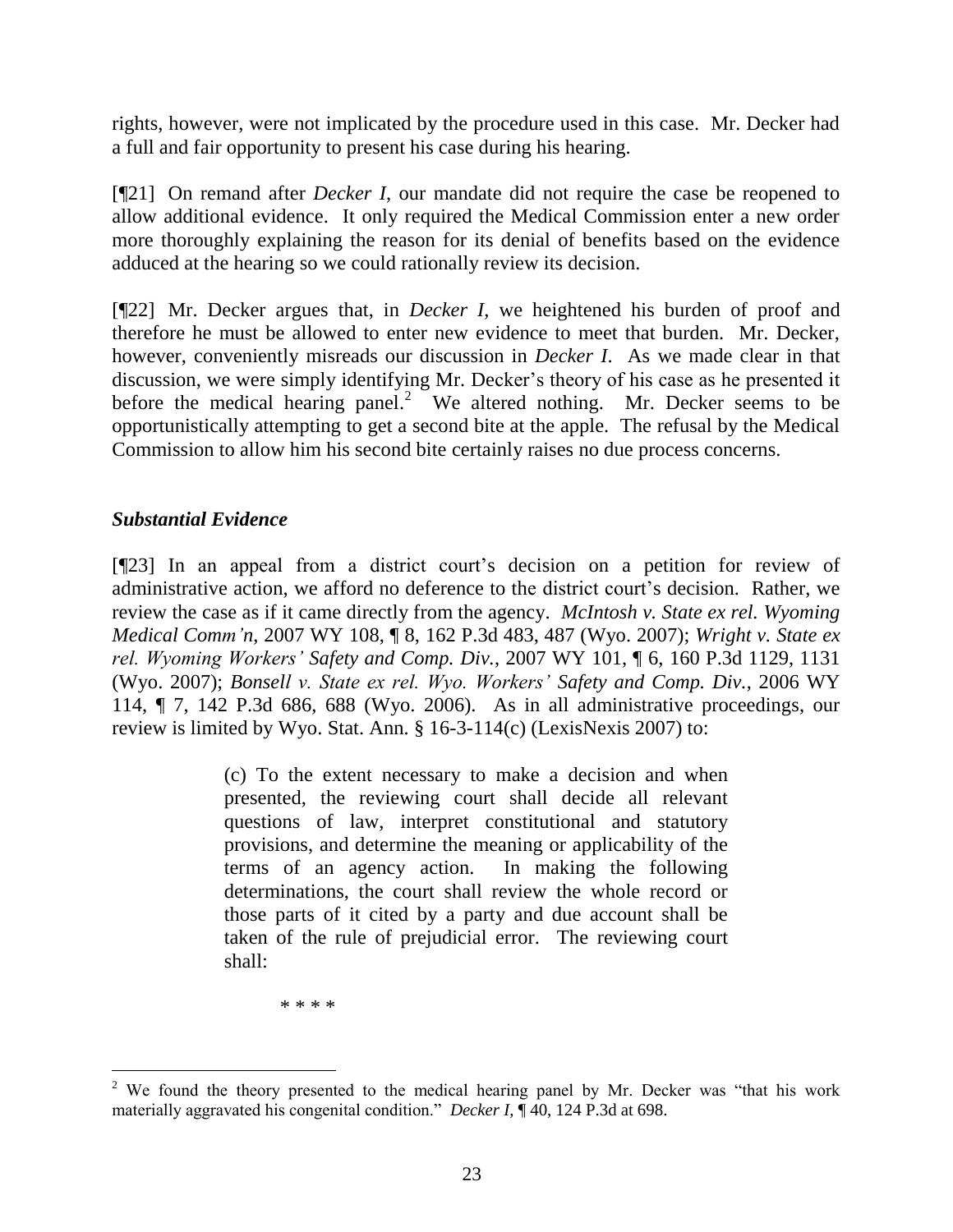(ii) Hold unlawful and set aside agency action, findings and conclusions found to be:

> (A) Arbitrary, capricious, an abuse of discretion or otherwise not in accordance with law;

> > \* \* \* \*

(D) Without observance of procedure required by law; or

(E) Unsupported by substantial evidence in a case reviewed on the record of an agency hearing provided by statute.

We do not defer to the agency's determination on issues of law; instead, we will correct any error made by the agency in either interpreting or applying the law. *McIntosh*, ¶ 8, 162 P.3d at 487.

[¶24] Mr. Decker argues the decision of the Medical Commission denying him benefits is not supported by substantial evidence. In reviewing findings of fact, we examine the entire record to determine whether there is substantial evidence to support an agency's findings. Substantial evidence is relevant evidence which a reasonable mind might accept in support of the agency's conclusions. It is more than a scintilla of evidence but can be less than the weight of the evidence. *Decker I*, ¶ 23, 124 P.3d at 694; *Wyoming Consumer Group v. Public Service Comm'n of Wyoming*, 882 P.2d 858, 860-61 (Wyo. 1994); *Montana Dakota Utilities Co. v. Public Serv. Comm'n*, 847 P.2d 978, 983 (Wyo. 1993).

[¶25] The Medical Commission's decision essentially is that the initial diagnosis of wrist tendonitis was correct and the condition completely resolved within a few months. The primary evidentiary support for this conclusion is the original diagnosis by Dr. Johnson of wrist tendonitis and Dr. Johnson's unconditional work release on December 5, 2001. The Medical Commission also finds the physical therapy notes from October to December 2001 support their conclusion that Mr. Decker's wrist tendonitis had resolved by early December. Finally, the Medical Commission relies upon the findings of Dr. Moress in his IME, specifically finding number six relating Mr. Decker's original complaints to wrist tendonitis and opining the tendonitis would certainly have improved with time off work.

[¶26] This evidence, when viewed in the context of the record as a whole, is not substantial. Given the Medical Commission's theory of the case, the key question in this case is whether Mr. Decker's original symptoms were caused by wrist tendonitis or were symptoms of TOS. One fact the Medical Commission noted to support a diagnosis of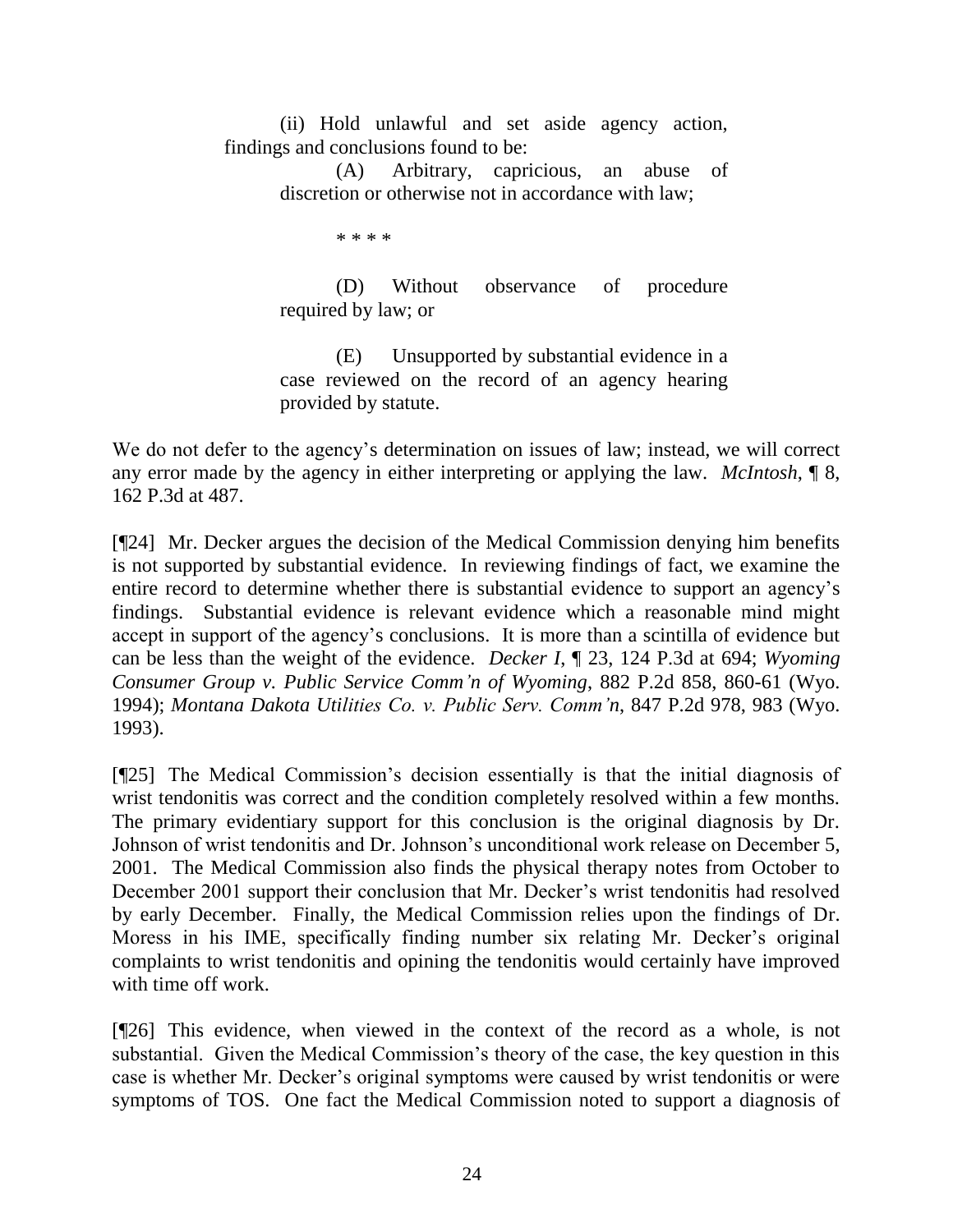wrist tendonitis instead of TOS was that, although working overhead is a known TOS aggravator, Mr. Decker did not develop symptoms immediately upon beginning work as a sheet metal worker, but rather over seven years later. This factor, however, is not necessarily significant to his TOS diagnosis in 2001. According to the deposition testimony of Dr. Schabauer, the physiology making a person susceptible to TOS may be present, indeed it could be considered a congenital condition, but symptoms are not always present.

[¶27] Another fact noted by the Medical Commission is that Mr. Decker's wrist pain began when he was working at waist level or below. Dr. Schabauer, who had Dr. Moress' IME report at the time of his deposition, was aware of this fact but it did not prevent him from diagnosing TOS attributed to Mr. Decker's work effort. Dr. Lockwood also was aware of the nature of the onset of symptoms yet he too agreed Mr. Decker suffered from TOS and his work effort aggravated his condition.

[¶28] Then there is Dr. Johnson's initial diagnosis of wrist tendonitis. However, when the complete notations from that first exam are read, they indicate Dr. Johnson's diagnosis of wrist tendonitis was not a definitive diagnosis but rather a differential diagnosis. Dr. Johnson wanted to see Mr. Decker again if physical therapy and other measures did not help and Mr. Decker was still symptomatic. Dr. Johnson made his initial diagnosis of wrist tendonitis on August 27, 2001. On September 17, 2001, at Mr. Decker's next visit, Dr. Johnson abandoned his diagnosis of wrist tendonitis. On September 28, 2001, a physical therapist administered tests to Mr. Decker and found no signs of wrist tendonitis. During the search for a new diagnosis that involved at least five other doctors, there was no further mention of the possibility of wrist tendonitis.

[¶29] The evidence supporting a finding that Mr. Decker's original complaints were symptoms of TOS is overwhelming. Dr. Schabauer testified at his deposition that symptoms of TOS include wrist aching, whole arm aching, a degree of numbness, and heaviness of the arm. A chronological review of Mr. Decker's medical records, including his physical therapy records, indicates that Mr. Decker consistently complained of wrist and hand pain, pain radiating to the elbow, hand weakness and numbness. He complained of pain radiating into his elbow and hand weakness his first visit with Dr. Johnson on August 27, 2001. He complained of pain, weakness and numbness during his evaluation by the physical therapist the next day. The physical therapist found Mr. Decker showed "significant decrease in both strength and sensation in bilateral wrists and hands" and experienced "pain with overpressure in right elbow extension." During his examination with Dr. Johnson on September 17, Mr. Decker continued to have the same complaints: "He notes that on some days he will have very little pain and discomfort and then on other days he will have a significant amount of paresthesia and pain to the wrist area and fingers." Mr. Decker also mentioned to Dr. Johnson that he was "dropping objects" and he "experiencing pain radiating back to the elbow." These symptoms fit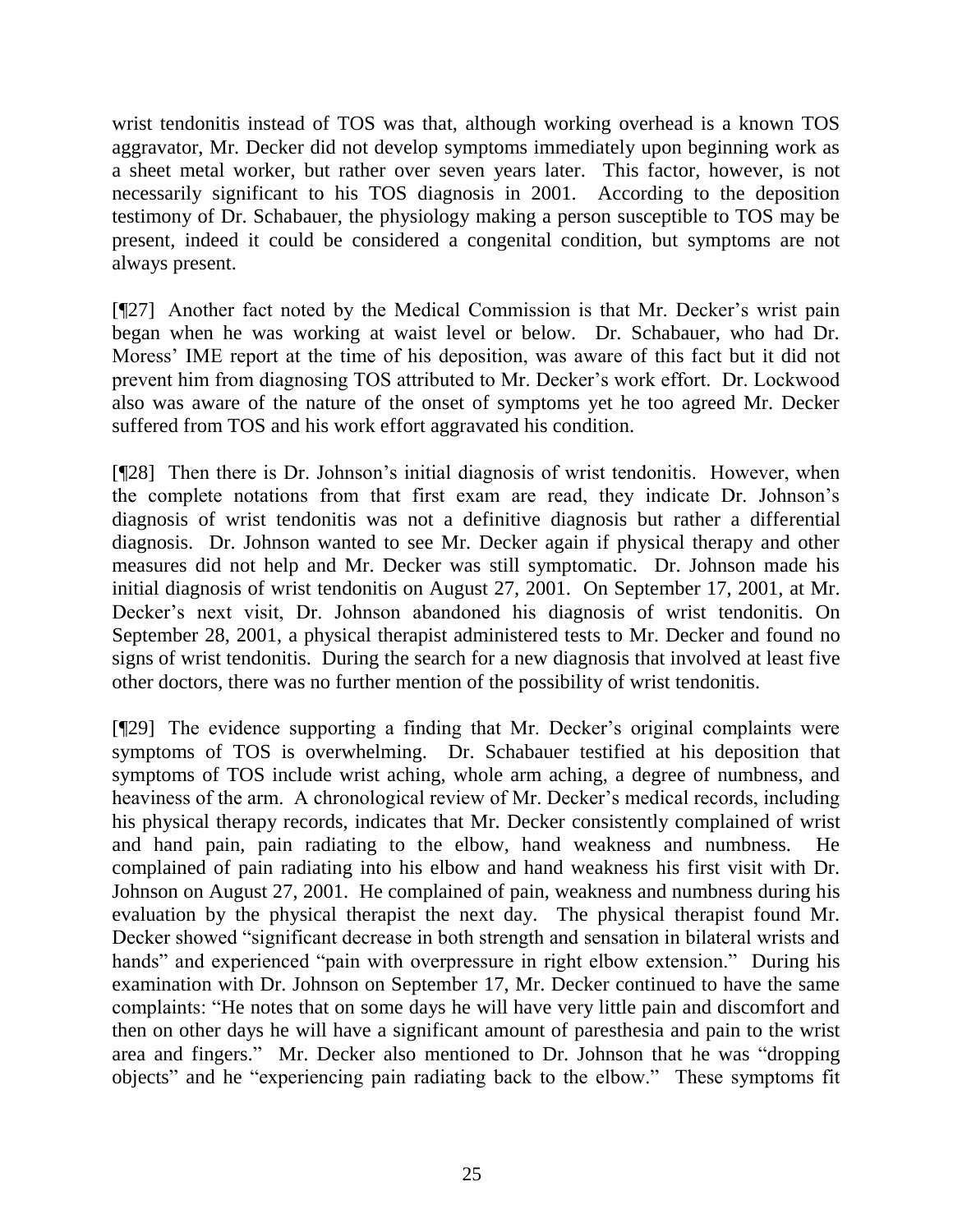well within the rubric of TOS. We find the symptoms related from the beginning by Mr. Decker were symptoms of TOS and not wrist tendonitis.

[¶30] The remaining question is whether Mr. Decker has adequately proven his TOS symptoms were caused by his work effort. The causal connection between an accident or condition at the workplace is satisfied if the medical expert testifies that it is more probable than not that the work contributed in a material fashion to the precipitation, aggravation or acceleration of the injury:

> We do not invoke a standard of reasonable medical certainty with respect to such causal connection. *Kaan v. State ex rel. Wyoming Worker's Compensation Div*., 689 P.2d 1387, 1389 (Wyo. 1984) (citing *Jim's Water Service v. Eayrs*, 590 P.2d 1346 (Wyo. 1979)). Testimony by the medical expert to the effect that the injury "most likely," "contributed to," or "probably" is the product of the workplace suffices under our established standard. *Kaan*, 689 P.2d at 1389.

*In re Pino,* 996 P.2d 679, 685 (Wyo. 2000). *See Huntington v. State ex rel. Wyoming Workers' Comp. Div.*, 2007 WY 124, ¶ 11, 163 P.3d 839, 842 (Wyo. 2007); *Ramos v. State ex rel. Wyoming Workers' Safety and Comp. Div.*, 2007 WY 85, ¶ 18, 158 P.3d 670, 677 (Wyo. 2007).

[¶31] The Medical Commission concluded that Mr. Decker's work effort was not a materially aggravating factor in his TOS for two primary reasons: the symptoms did not begin until after he had been working for over seven years; and the symptoms did not improve after he quit working. The first issue is best answered by addressing factors that had changed in Mr. Decker's life that may have precipitated the onset of symptoms in 2001. The most obvious change for our purposes is his change in employment. Mr. Decker's new employment required him to work longer hours without an assistant. The result was much greater overhead exertion, a known aggravating factor for TOS. The Medical Commission relied on other aggravating factors as well, such as poor posture and an unknown increase in weight prior to the onset of his wrist pain. However, it must be remembered we do not weigh possible aggravating factors. *Decker I*, ¶ 40, 124 P.3d at 698-99; *In re Boyce,* 2005 WY 9, ¶ 11, 105 P.3d 451, 455 (Wyo. 2005) (there is no authority requiring a medical expert to apportion the aggravation between work conditions and other possible contributing factors).

[¶32] The second issue also brings into question the possible existence of other aggravating factors. Again, the only question is whether Mr. Decker's employment was a material aggravating factor, in and of itself, in Mr. Decker's condition. The issue was addressed by Dr. Schabauer in his deposition. He testified that symptoms of TOS change over time. While symptoms can be debilitating when a person is engaged in materially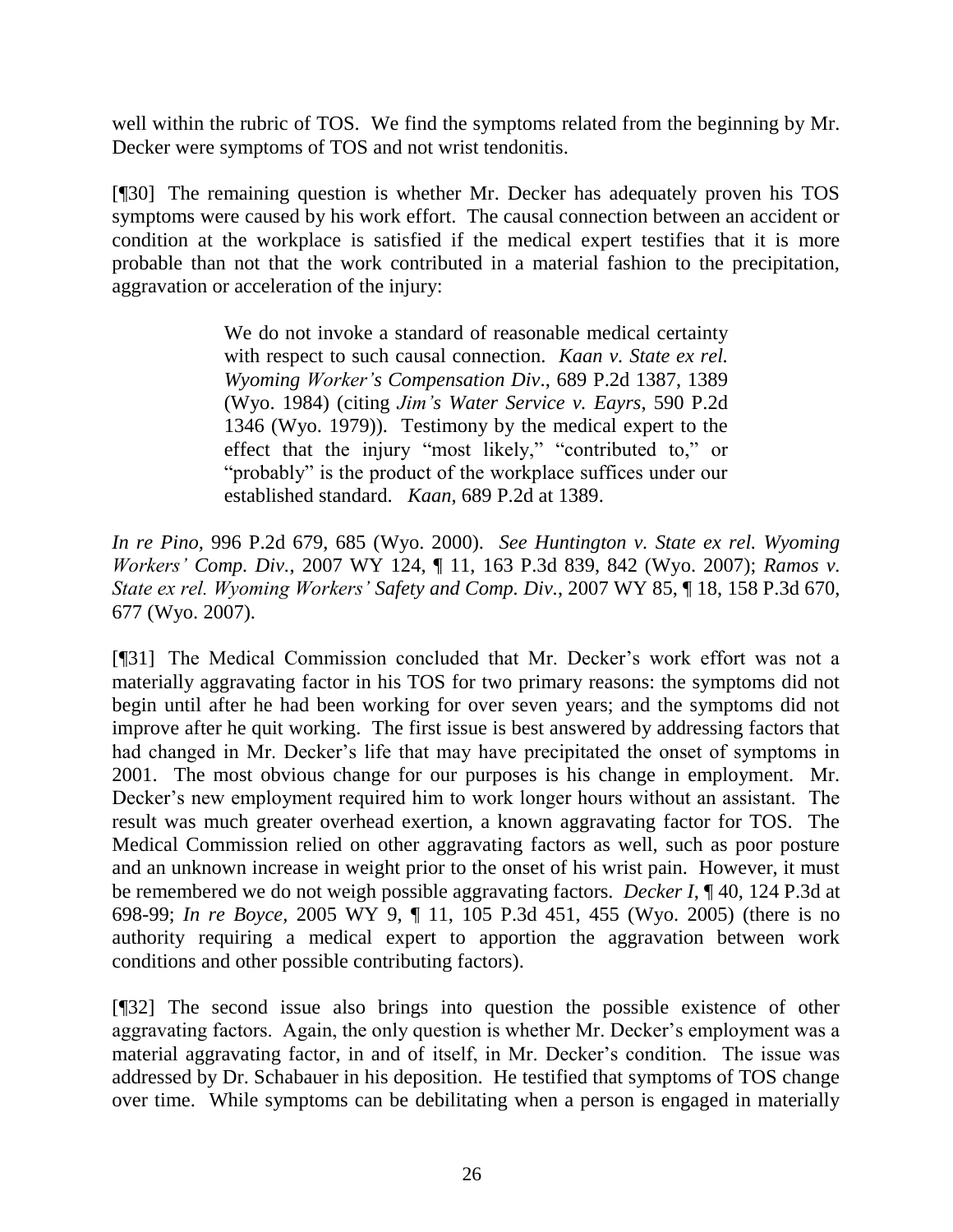aggravating activity, such as working overhead, TOS symptoms can also be elicited with fairly simple activities. Most importantly, he testified that, even if a person suffering from TOS does everything correctly, "uniformly people with thoracic outlet do not become 100 percent better." We find the import of Dr. Schabauer's testimony to be that the progression of symptoms of TOS are unpredictable. We therefore find the heavy reliance by the Medical Commission on what they deem to be an increase in symptoms for the purpose of determining causation to be lacking in evidentiary support.<sup>3</sup>

[¶33] Finally, and most importantly, several doctors opined that the repetitive overhead exertion required of Mr. Decker in his job was an aggravating factor in his complaints. The Medical Commission decided to discount the opinions on causation of Mr. Decker's treating physicians because they did not have all the relevant, accurate patient history. We disagree with this conclusion as it regards Dr. Schabauer. At the time of his deposition, Dr. Schabauer had received and reviewed a copy of Dr. Moress' IME report. Thus, he had a review of the complete medical history of Mr. Decker. Even after receiving that information, Dr. Schabauer continued to opine that Mr. Decker suffered from TOS, which was aggravated by his overhead work activities.

[¶34] In any event, the Medical Commission's credibility determination does not apply to Dr. Lockwood. Dr. Lockwood performed the first IME on Mr. Decker in July 2002. As the Medical Commission stated, Dr. Lockwood had all the medical records from previous treating physicians. After reviewing the records, and examining Mr. Decker, Dr. Lockwood opined that Mr. Decker suffered from TOS and "that it is reasonable and probable that work activities … aggravated his overall condition."

# **CONCLUSION**

[¶35] The Medical Commission followed the proper procedures on remand from *Decker I*. The Public Meetings Act did not require the Medical Commission to allow Mr. Decker to attend new deliberations as argued by Mr. Decker. There was also no requirement for the Medical Commission to reopen the hearing for the taking of additional evidence. The Medical Commission was well within its discretion to simply enter a new, more thorough order explaining its position and the reasons therefore.

[¶36] The decision of the Medical Commission denying benefits to Mr. Decker for a work-related aggravation of symptoms related to TOS is not supported by substantial evidence when viewed on the record as a whole. The order denying benefits is hereby reversed. This case is remanded for further proceedings consistent with this opinion.

 $\overline{a}$ 

<sup>&</sup>lt;sup>3</sup> It is also inconsistent with the Medical Commission's determination that Dr. Johnson's December 5, 2001, unconditional work release indicates Mr. Decker's symptoms had resolved.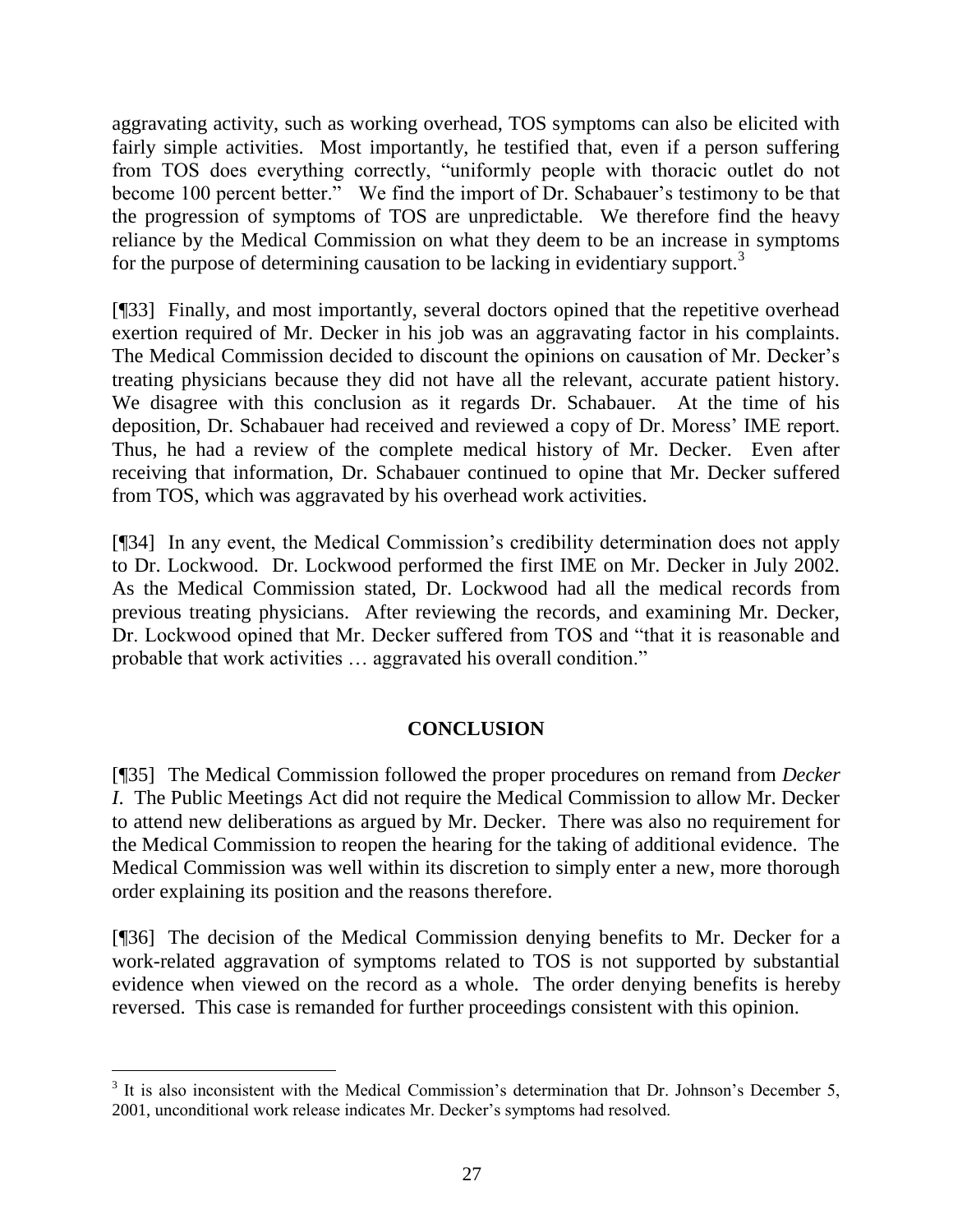### **KITE, J., dissenting, in which VOIGT, C.J., joins.**

[¶37] I dissent from the majority opinion because I believe Wyoming's Public Meetings Act, Wyo. Stat. Ann. § 16-4-401, et seq. (LexisNexis 2007), applies to the deliberations of Medical Commission panels and the panel in this case violated the law when it closed its deliberations to the public. The Public Meetings Act requires:

> (a) All meetings of the governing body of an agency are public meetings, open to the public at all times, except as otherwise provided. No action of a governing body of an agency shall be taken except during a public meeting following notice of the meeting in accordance with this act. Action taken at a meeting not in conformity with this act is null and void and not merely voidable.

Section 16-4-403(a). The following definitions help delineate the scope of the Public Meetings Act:

> (i) "Action" means the transaction of official business of an agency including a collective decision of a governing body, a collective commitment or promise by a governing body to make a positive or negative decision, or an actual vote by a governing body upon a motion, proposal, resolution, regulation, rule, order or ordinance;

> (ii) "Agency" means any authority, bureau, board, commission, committee, or subagency of the state, a county, a municipality or other political subdivision which is created by or pursuant to the Wyoming constitution, statute or ordinance, other than the state legislature and the judiciary;

> (iii) "Meeting" means an assembly of at least a quorum of the governing body of an agency which has been called by proper authority of the agency for the purpose of discussion, deliberation, presentation of information or taking action regarding public business[.]

Section 16-4-402(a). The majority opinion concludes that the Public Meetings Act does not apply to deliberations of the Medical Commission panels because an individual panel is not an "agency."

[¶38] In order to determine whether Medical Commission panels fall within the definition of "agency" for application of the Public Meetings Act, we look to the statutes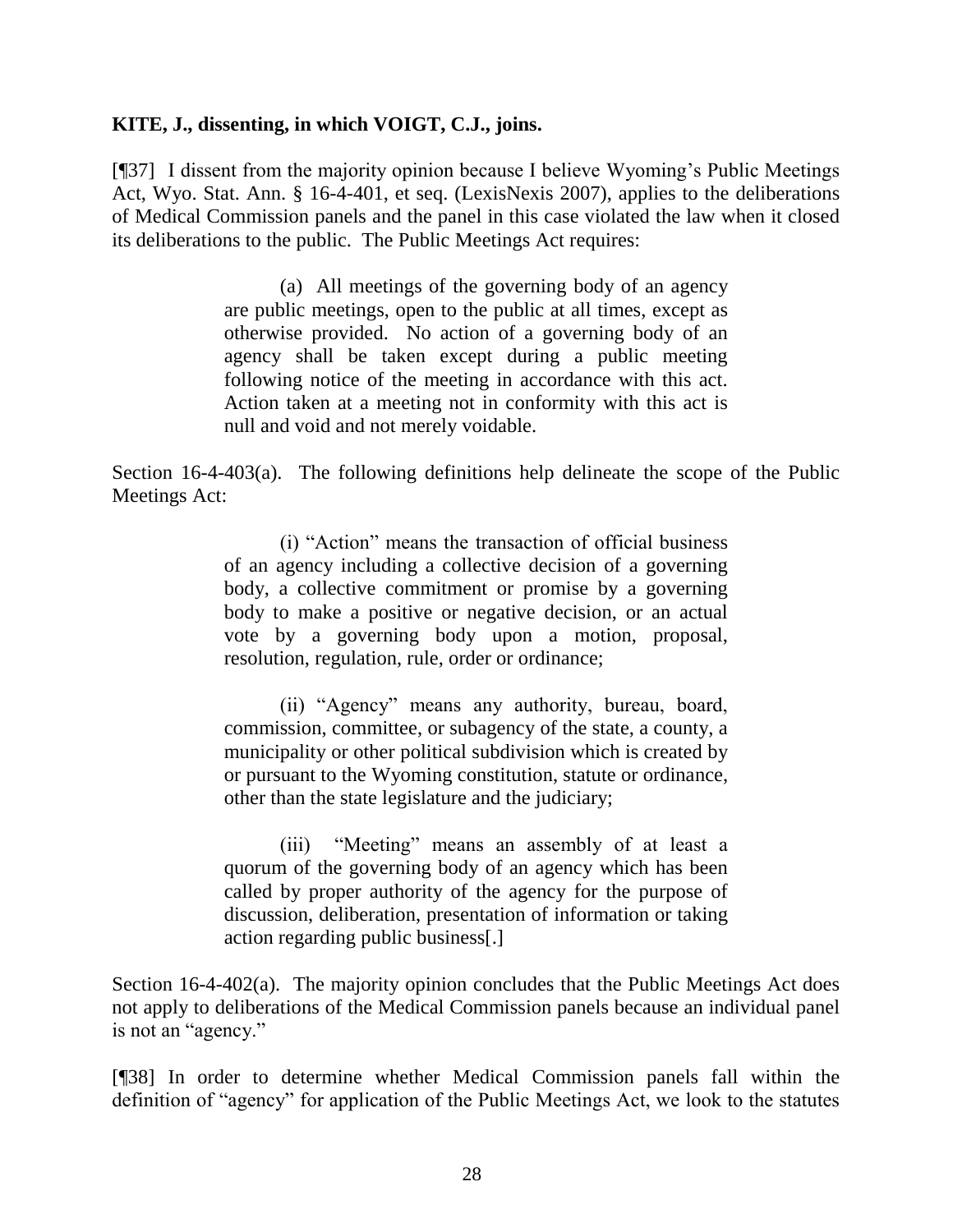pertaining to the Medical Commission. The Medical Commission exists by authority of the legislature, and its members are appointed by the governor. Wyo. Stat. Ann. § 27-14- 616 (LexisNexis 2007). The Medical Commission is authorized to promulgate its own rules and regulations under the Administrative Procedure Act. *Id. See also*, § 16-3-102; *Rules and Regulations of the Medical Commission* § 1 (available at [http://soswy.state.wy.us/Rules/RULES/5036.pdf\)](http://soswy.state.wy.us/Rules/RULES/5036.pdf).

[¶39] Section 27-14-616(b)(iv) states that the duties of the Medical Commission shall include:

> (iv) To furnish three (3) members of the commission to serve as a medical hearing panel to hear cases referred for hearing. The division shall refer medically contested cases to the commission for hearing by a medical hearing panel. . . . Following referral by the division, the hearing examiner or medical hearing panel shall have jurisdiction to hear and decide all issues related to the written notice of objection filed pursuant to W.S.  $27-14-601(k)$ . Different medical hearing panels with different membership may be selected to hear different cases, but a panel may hear more than one (1) case. Individual medical hearing panels shall be selected by the executive secretary under the supervision and guidance of the chairman of the medical commission. At least one (1) member of each panel shall be a physician. One (1) member shall be designated by the executive secretary to serve as chairman of the panel. When hearing a medically contested case, the panel shall serve as the hearing examiner and shall have exclusive jurisdiction to make the final administrative determination of the validity and amount of compensation payable under this act.

[¶40] The Medical Commission is, therefore, permitted to assemble panels to hear individual medically contested worker's compensation cases. In non-medically contested cases, a hearing examiner from the Office of Administrative Hearings, which was also created by statute, hears and decides the case. Wyo. Stat. Ann. §§ 9-2-2201, 27-14-602 (LexisNexis 2007). The Medical Commission panels have the same authority as hearing examiners to "hear and decide all issues" raised in the case. Considering the plain language of the relevant statutes in the context of the entire scheme of worker's compensation contested cases, the Medical Commission panels clearly fall within the definition of an agency under  $\S$  16-4-402(a)(ii). Although individual panels are selected for certain cases and then disbanded, when a panel is performing its statutory function, there is simply no question that it is an "authority, bureau, board, commission, committee, or subagency of the state." *Id.*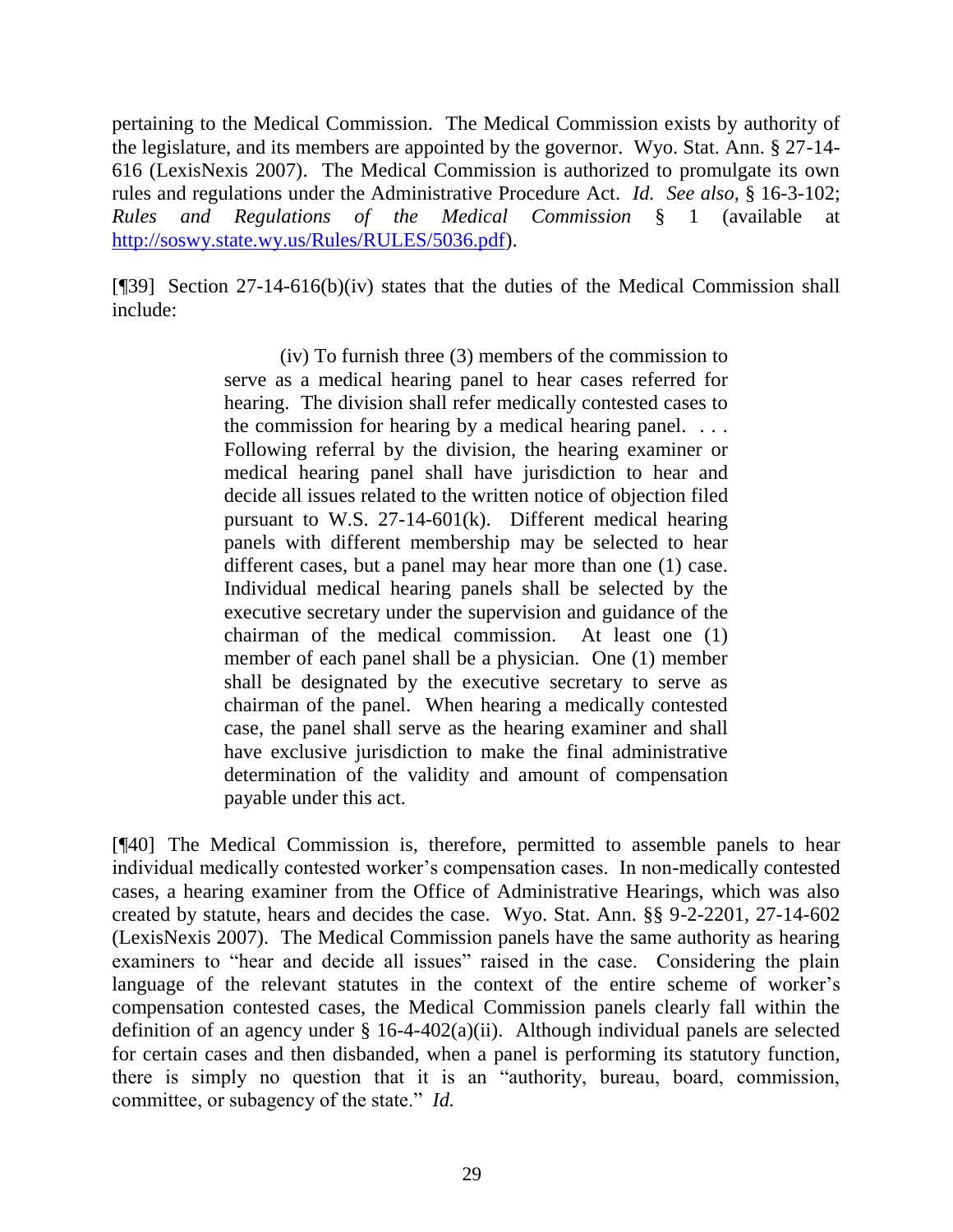[¶41] Moreover, the majority opinion is internally inconsistent. The opinion concludes that the Public Meetings Act does not apply to the Medical Commission panel because it is not an agency and, yet, the opinion reviews the panel's decision by applying Wyo. Stat. Ann. § 16-3-114(c) (LexisNexis 2007) of the Wyoming Administrative Procedures Act. Section 16-3-114(a) articulates the method by which administrative agency decisions are judicially reviewed:

> (a) Subject to the requirement that administrative remedies be exhausted and in the absence of any statutory or common-law provision precluding or limiting judicial review, **any person aggrieved or adversely affected in fact by a final decision of an agency in a contested case, or by other agency action or inaction, or any person affected in fact by a rule adopted by an agency, is entitled to judicial review** in the district court . . . .

(emphasis added). The judicial review provision of  $\S$  16-3-114(a) applies only to agency action. If the Medical Commission panel's decision was not an agency action, as the majority opinion concludes, there is no basis for judicial review of that decision under the Administrative Procedures Act.

[¶42] A determination that the medical panel is an agency does not completely determine whether the Public Meetings Act applies to the deliberations of the panel. The Medical Commission claims that the panel's deliberations were exempt from the requirements of the Public Meetings Act in that they did not occur during a "meeting" as defined by  $\S$  16-4-402(a)(iii) because the panel does not make up a "quorum of the governing body of an agency." *Id.* 

[¶43] The Medical Commission consists of 11 members and up to 11 "associate members." Section 27-14-616(a), (b). The function of associate members is limited to service on medical review panels. Section 27-14-616(b). Although the associate members do not participate in the other business of the Medical Commission, they do have complete authority to decide medically contested cases. Section 27-14-616(b)(iv).

[¶44] A quorum is "the number of the members of an organized body of persons . . . that when duly assembled is legally competent to transact business in the absence of the other members." *Webster's Third New Int'l Dictionary* 1868 (1993). Issuing decisions on medically contested cases is the statutorily enumerated "business" of the Medical Commission. Section  $27-14-616(b)(iv)$ . A panel of three members of the Medical Commission is authorized by statute to transact that business, and is therefore legally competent to do so. *Id*. Consequently, a panel of three members of the Medical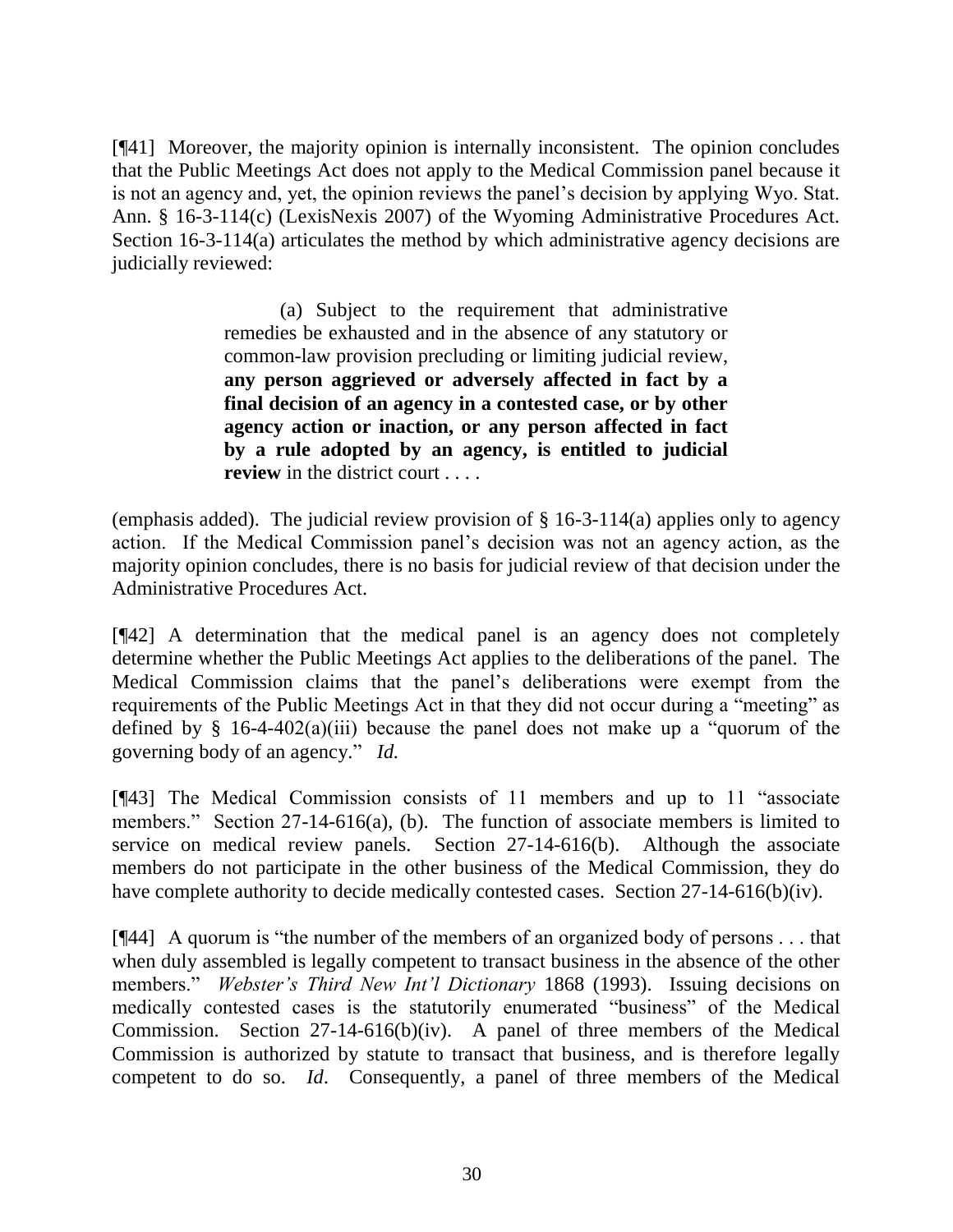Commission is a quorum of the governing body of an agency for purposes of application of the Public Meetings Act.

[¶45] The Medical Commission also contends that it is entitled to meet to deliberate in private under the executive session exception in  $\S$  16-4-405(a)(ix):

> (a) A governing body of an agency may hold executive sessions not open to the public:

. . . .

(ix) To consider or receive any information classified as confidential by law[.]

[¶46] Initially, it must be noted that the record does not indicate the panel called an executive session. Section 16-4-405(c) provides: "Unless a different procedure or vote is otherwise specified by law, an executive session may be held only pursuant to a motion that is duly seconded and carried by majority vote of the members of the governing body in attendance when the motion is made." Section 16-4-405(b) requires that "[m]inutes shall be maintained of any executive session." The record does not reflect that either of those requirements was fulfilled here.

[¶47] Moreover, the matter at issue in this case did not qualify for consideration in executive session. The Medical Commission directs us to Wyo. Stat. Ann. § 27-14-805 (LexisNexis 2007) for authority that the information discussed at Medical Commission panel hearings is confidential, and thus may be debated in an executive session. Section 27-14-805(a) states:

> Except as otherwise provided by this act, information obtained from any employer or covered employee pursuant to reporting requirements under this act or investigations conducted under W.S. 27-14-803 shall not be disclosed in a manner which reveals the identity of the employer or employee except to the employer, the employee, legal counsel for an employer, legal counsel for an employee or in situations necessary for the division to enforce any of the provisions of this act.

[¶48] The statute prohibits the Workers' Compensation Division (Division) from disclosing identifiable information obtained "pursuant to reporting requirements under this act or investigations conducted under W.S. 27-14-803." *Id*. The Division is permitted by statute to collect sensitive personal information in the interests of public safety, and the section prohibiting disclosure is an appropriate directive to protect that